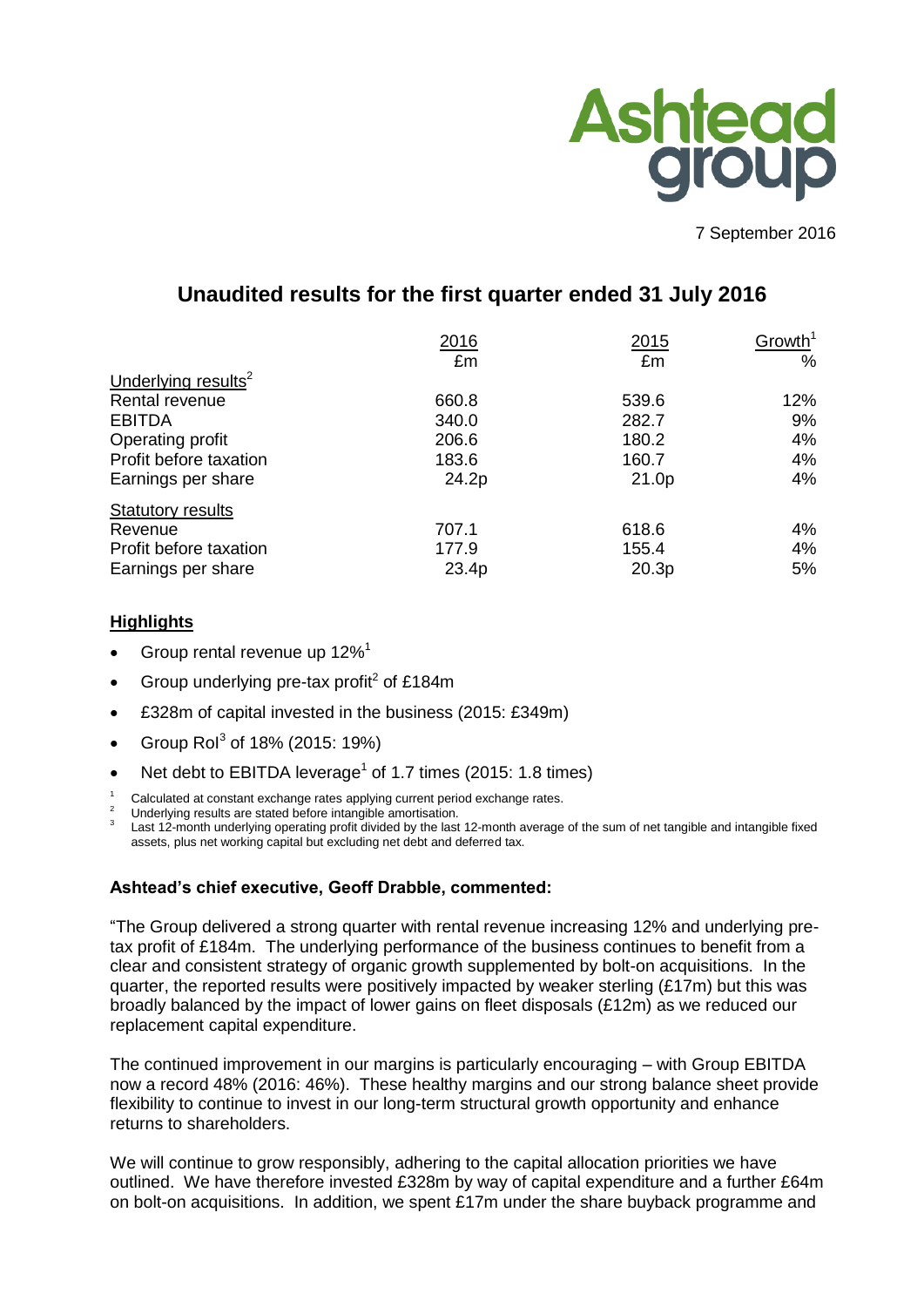all of this was achieved whilst maintaining leverage well within our stated range of 1.5 to 2.0 times net debt to EBITDA.

Both divisions are performing well, our end markets are strong and with the benefit of weaker sterling, we expect full year results to be ahead of our expectations and the Board continues to look to the medium term with confidence."

#### Contacts:

| Geoff Drabble<br>Suzanne Wood<br>Will Shaw | Chief executive<br>Finance director<br><b>Director of Investor Relations</b> | +44 (0)20 7726 9700 |
|--------------------------------------------|------------------------------------------------------------------------------|---------------------|
| <b>Becky Mitchell</b><br>Tom Eckersley     | Maitland<br>Maitland                                                         | +44 (0)20 7379 5151 |

Geoff Drabble and Suzanne Wood will hold a conference call for equity analysts to discuss the results and outlook at 9.00am on Wednesday, 7 September 2016. The call will be webcast live via the Company's website at [www.ashtead-group.com](http://www.ashtead-group.com/) and a replay will also be available via the website from shortly after the meeting concludes. A copy of this announcement and the slide presentation used for the call will also be available for download on the Company's website. The usual conference call for bondholders will begin at 4.00pm (11.00am EST).

Analysts and bondholders have already been invited to participate in the analyst call and conference call for bondholders but any eligible person not having received dial-in details should contact the Company's PR advisers, Maitland (Astrid Wright) at +44 (0)20 7379 5151.

#### *Forward looking statements*

*This announcement contains forward looking statements. These have been made by the directors in good faith using information available up to the date on which they approved this report. The directors can give no assurance that these expectations will prove to be correct. Due to the inherent uncertainties, including both business and economic risk factors underlying such forward looking statements, actual results may differ materially from those expressed or implied by these forward looking statements. Except as required by law or regulation, the directors undertake no obligation to update any forward looking statements whether as a result of new information, future events or otherwise.*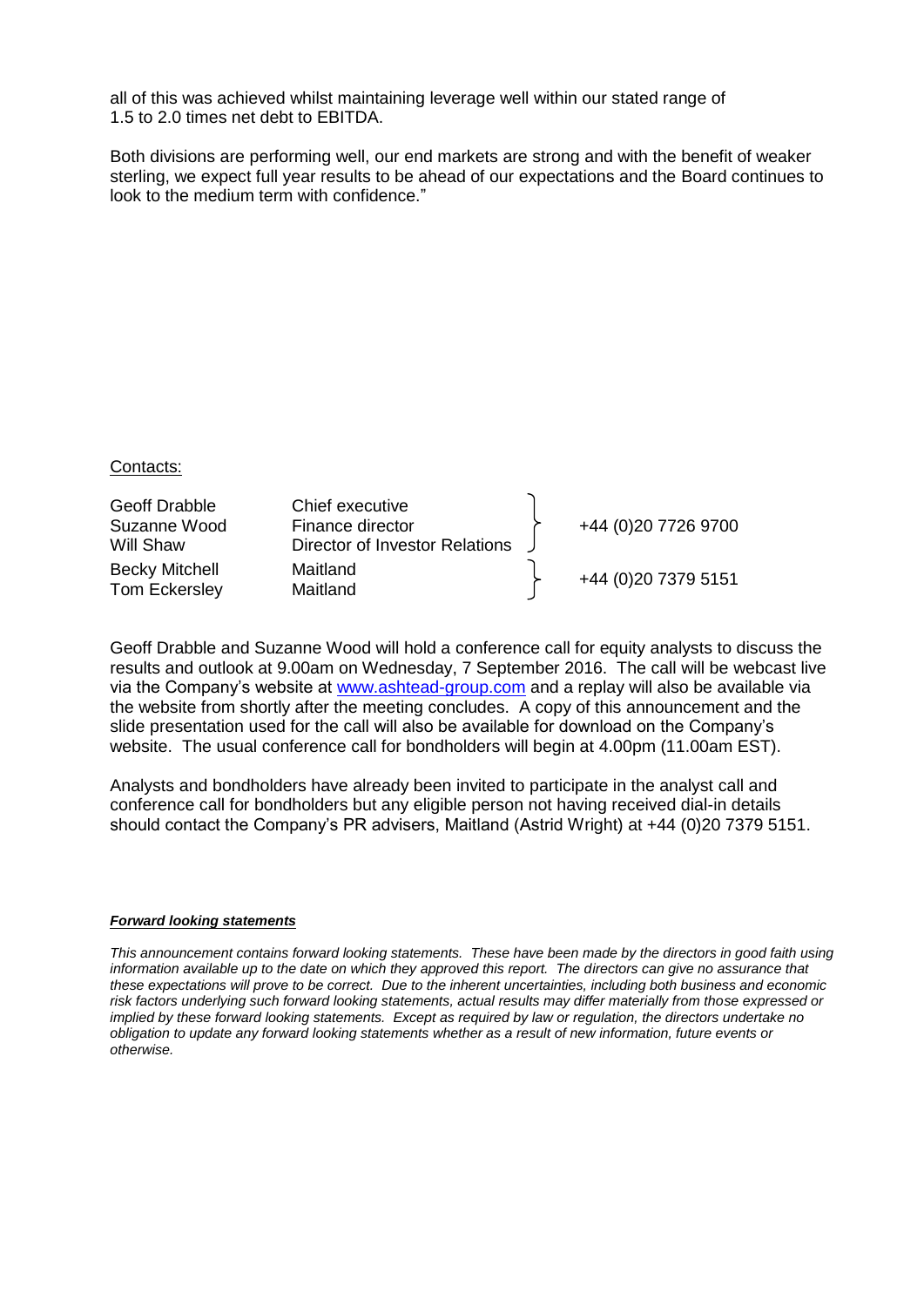## **Trading results**

|                                                                                                                                                                                    | Revenue                       |                        |                                 | EBITDA                          | Operating profit                                            |                                                                           |
|------------------------------------------------------------------------------------------------------------------------------------------------------------------------------------|-------------------------------|------------------------|---------------------------------|---------------------------------|-------------------------------------------------------------|---------------------------------------------------------------------------|
|                                                                                                                                                                                    | 2016                          | 2015                   | 2016                            | 2015                            | 2016                                                        | 2015                                                                      |
| Sunbelt in \$m                                                                                                                                                                     | 853.1                         | 820.8                  | 428.9                           | 390.4                           | 268.9                                                       | 258.2                                                                     |
| Sunbelt in £m<br>A-Plant<br>Group central costs                                                                                                                                    | 610.7<br>96.4<br><u>707.1</u> | 528.6<br>90.0<br>618.6 | 307.0<br>36.4<br>(3.4)<br>340.0 | 251.4<br>34.3<br>(3.0)<br>282.7 | 192.4<br>17.6<br>(3.4)<br>206.6                             | 166.2<br>17.0<br>(3.0)<br>180.2                                           |
| Interest expense<br><b>Profit before amortisation and tax</b><br>Amortisation<br>Profit before taxation<br><b>Taxation</b><br>Profit attributable to equity holders of the Company |                               |                        |                                 |                                 | (23.0)<br>183.6<br>(5.7)<br>177.9<br>(60.7)<br><u>117.2</u> | <u>(19.5)</u><br>160.7<br>(5.3)<br>155.4<br><u>(53.6)</u><br><u>101.8</u> |
| <b>Margins</b><br><b>Sunbelt</b><br>A-Plant<br>Group                                                                                                                               |                               |                        | 50.3%<br>37.8%<br>48.1%         | 47.6%<br>38.1%<br>45.7%         | 31.5%<br>18.2%<br>29.2%                                     | 31.5%<br>18.9%<br>29.1%                                                   |

Group revenue increased 14% to £707m (2015: £619m) with strong growth in both Sunbelt and A-Plant. As expected, Group revenue reflects a lower level of used equipment sales due to lower replacement capital expenditure, broadly offset by the benefit from weaker sterling. This revenue growth, combined with ongoing operational efficiency and strong drop-through, generated underlying profit before tax of £184m (2015: £161m).

The Group's strategy remains unchanged with growth being driven by strong same-store growth supplemented by greenfield openings and bolt-on acquisitions, with Sunbelt and A-Plant delivering 13% and 15% rental only revenue growth respectively. Reported revenue growth in the quarter was affected by fewer billing days than the prior year, which reduced reported rental only revenue growth by circa 2% in Sunbelt. Sunbelt's revenue growth can be explained as follows:

|                                           |        | <u>\$m</u> |
|-------------------------------------------|--------|------------|
| 2015 rental only revenue                  |        | 566        |
| Same-stores (in existence at 1 May 2015)  | $+6%$  | 33         |
| Bolt-ons and greenfields since 1 May 2015 | $+7%$  | 40         |
| 2016 rental only revenue                  | $+13%$ | 639        |
| Ancillary revenue                         | $+6%$  | <u>161</u> |
| 2016 rental revenue                       | $+11%$ | 800        |
| Sales revenue                             | $-48%$ | 53         |
| 2016 total revenue                        | $+4%$  | 853        |

The mix of our revenue growth demonstrates the successful execution of our long-term structural growth strategy. We continue to capitalise on the opportunity presented by our markets with same-store growth of 6% and bolt-ons and greenfields contributing another 7% growth as we expand our geographic footprint and our specialty businesses. Same-store rental only revenue growth excluding oil and gas was 10% on a normalised billing day basis. We have made good progress on new stores with 24 added in the quarter through greenfields and bolt-ons, more than half of which were specialty locations.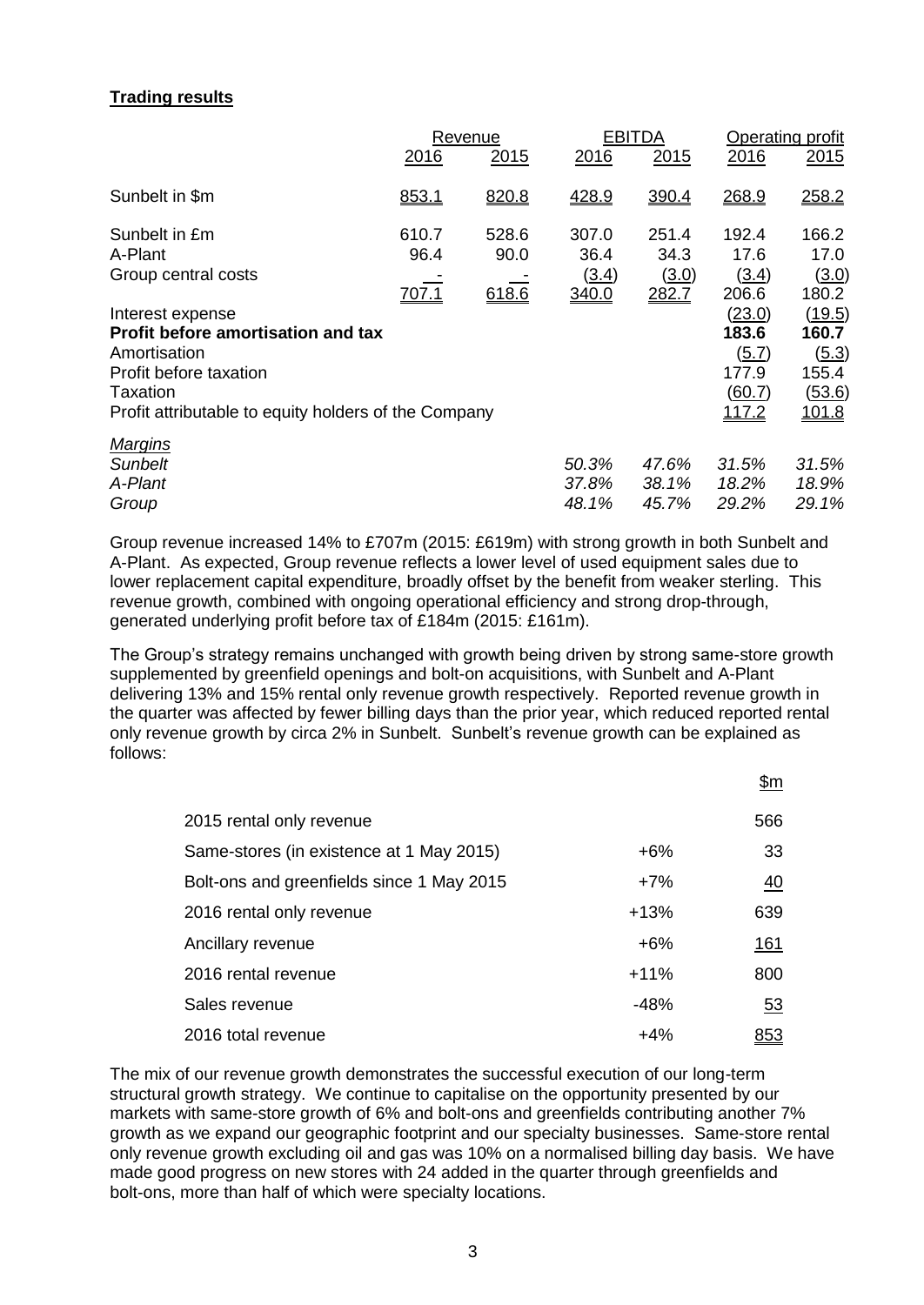Total rental only revenue growth was 13% in generally strong end markets. This growth was driven by increased fleet on rent.

Average three month physical utilisation was 72% (2015: 72%). Sunbelt's total revenue, including new and used equipment, merchandise and consumable sales, increased 4% to \$853m (2015: \$821m), reflecting the lower level of used equipment sales as a result of lower replacement capital expenditure.

A-Plant continues to perform well and delivered rental only revenue of £75m, up 15% on the prior year (2015: £65m). This reflects increased fleet on rent with yield flat year-on-year. A-Plant's total revenue increased 7% to £96m (2015: £90m), again reflecting lower used equipment sales.

We continue to focus on operational efficiency and driving improving margins. In Sunbelt, 65% of revenue growth dropped through to EBITDA. The strength of our mature stores' incremental margin is reflected in the fact that this was achieved despite the drag effect of greenfield openings, acquisitions and the oil and gas sector. Stores open for more than one year saw 79% of revenue growth drop-through to EBITDA. This strong drop-through drove an improved EBITDA margin of 50% (2015: 48%) and contributed to an operating profit of \$269m (2015: \$258m). Excluding the impact of gains on used equipment sales, operating profit increased 10% over the prior year.

A-Plant's drop-through of 45%, 61% on a same store basis, contributed to an EBITDA margin of 38% (2015: 38%) and operating profit rose to £18m (2015: £17m). Excluding the impact of gains on used equipment sales, operating profit increased 23% over the prior year. As a result, Group underlying operating profit increased 15% to £207m (2015: £180m).

Net financing costs increased to £23m (2015: £19m), reflecting higher average debt and weaker sterling.

Group profit before amortisation of intangibles and taxation was £184m (2015: £161m). After a tax charge of 34% (2015: 34%) of the underlying pre-tax profit, underlying earnings per share increased 15% to 24.2p (2015: 21.0p).

With amortisation of £6m (2015: £5m), statutory profit before tax was £178m (2015: £155m). After a tax charge of 34% (2015: 34%), basic earnings per share were 23.4p (2015: 20.3p). The cash tax charge was 12%.

### **Capital expenditure and acquisitions**

Capital expenditure for the quarter was £328m gross and £310m net of disposal proceeds (2015: £349m gross and £291m net). This level of capital expenditure is towards the upper end of our expectations at this stage of the year for 2016/17. We will review the overall level in December, once we have a better perspective on economic trends into 2017. As a result of this investment, the Group's rental fleet at 31 July 2016 at cost was £5.2bn. Our average fleet age is now 26 months (2015: 25 months).

We spent £64m (2015: £1m) on four bolt-on acquisitions during the period as we continue to both expand our footprint and diversify into specialty markets.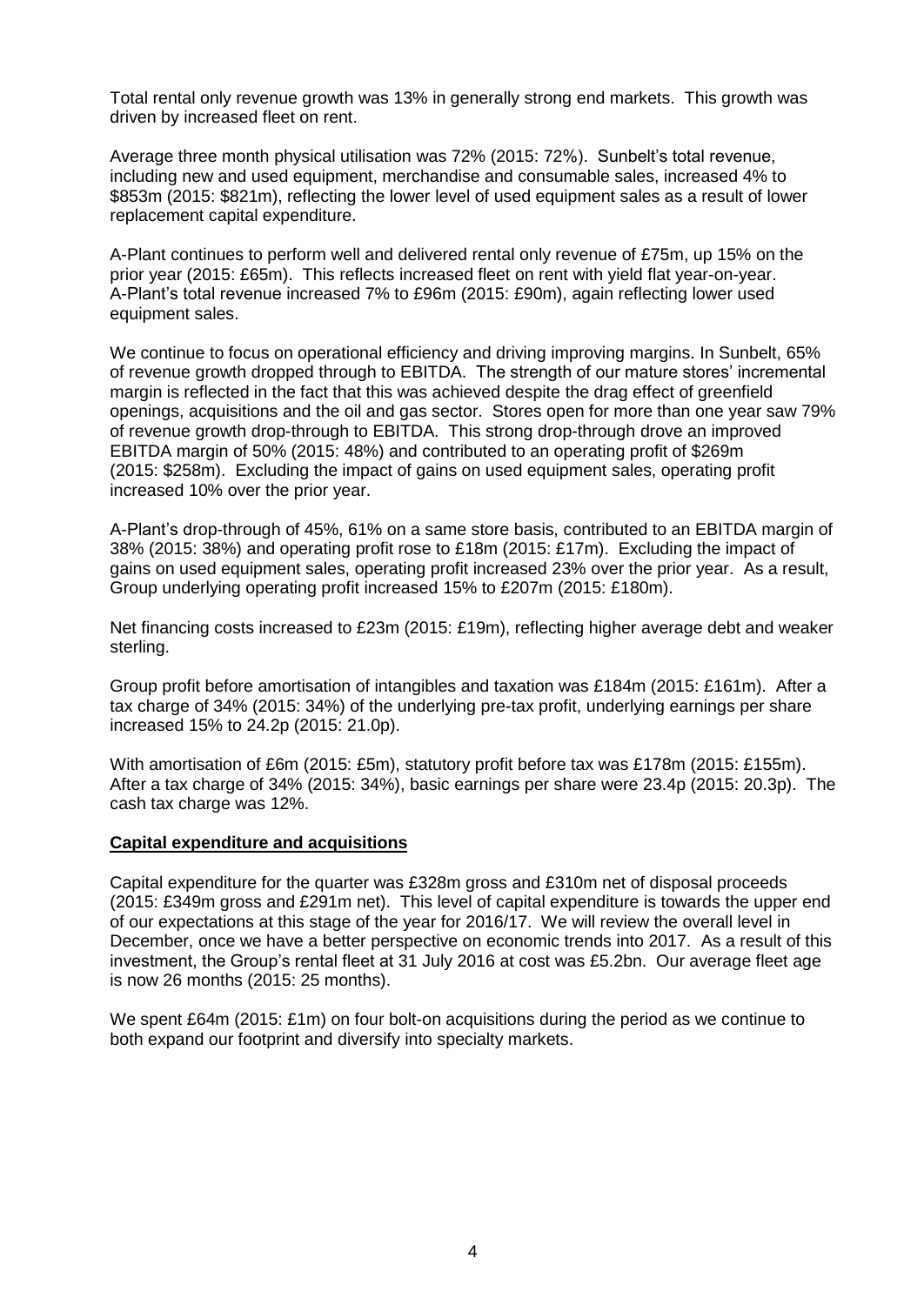### **Return on Investment**

Sunbelt's pre-tax return on investment (excluding goodwill and intangible assets) in the 12 months to 31 July 2016 was 23% (2015: 25%). This remains well ahead of the Group's pretax weighted average cost of capital although it has been affected in the short term by our investment in greenfields and bolt-on acquisitions and our young fleet age. In the UK, return on investment (excluding goodwill and intangible assets) was 15% (2015: 13%). For the Group as a whole, return on investment (including goodwill and intangible assets) was 18% (2015: 19%).

#### **Cash flow and net debt**

As expected, debt increased during the quarter as we invested in the fleet and made a number of bolt-on acquisitions. During the quarter, we spent £17m on our share buyback programme of up to £200m in 2016/17. In addition, weaker sterling increased reported debt by £197m.

Net debt at 31 July 2016 was £2,348m (2015: £1,804m) while, reflecting our strong earnings growth, the ratio of net debt to EBITDA reduced to 1.7 times (2015: 1.8 times) on a constant currency basis. This is in the middle of the Group's target range for net debt to EBITDA of 1.5 to 2 times, broadly where we expect to remain.

The Group's debt package is well structured and flexible, enabling us to optimise the opportunity presented by end market conditions. The Group's debt facilities are committed for an average of five years. At 31 July 2016, availability under the senior secured debt facility was \$941m, with an additional \$2,025m of suppressed availability - substantially above the \$260m level at which the Group's entire debt package is covenant free.

#### **Current trading and outlook**

Both divisions are performing well, our end markets are strong and with the benefit of weaker sterling, we expect full year results to be ahead of our expectations and the Board continues to look to the medium term with confidence.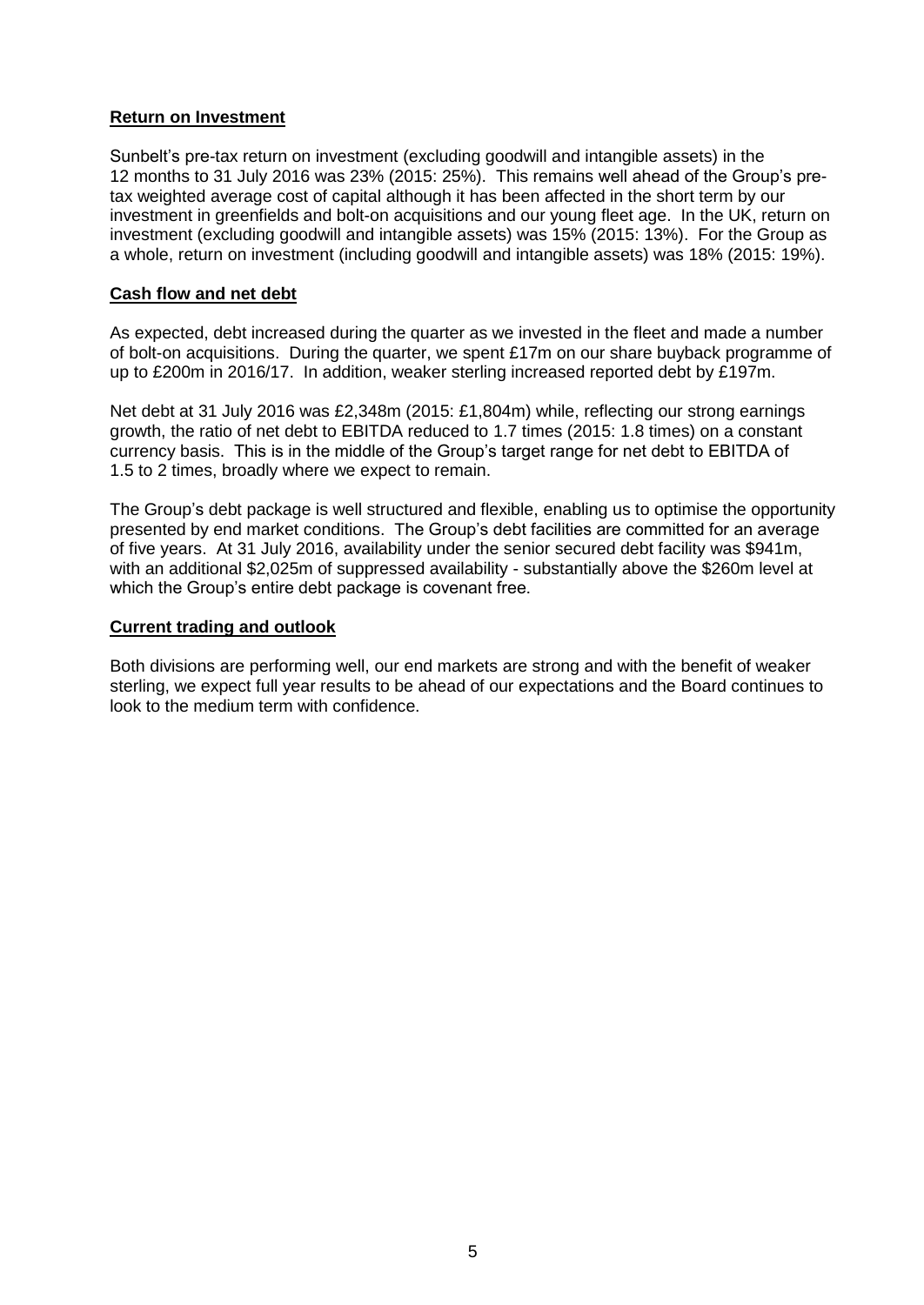## **CONSOLIDATED INCOME STATEMENT FOR THE THREE MONTHS ENDED 31 JULY 2016**

|                               |                                     | 2016               |                   |                                     | 2015               |             |
|-------------------------------|-------------------------------------|--------------------|-------------------|-------------------------------------|--------------------|-------------|
|                               | <b>Before</b><br>amortisation<br>£m | Amortisation<br>£m | Total<br>£m       | <b>Before</b><br>amortisation<br>£m | Amortisation<br>£m | Total<br>£m |
| Unaudited                     |                                     |                    |                   |                                     |                    |             |
| <b>Revenue</b>                |                                     |                    |                   |                                     |                    |             |
| Rental revenue                | 660.8                               |                    | 660.8             | 539.6                               |                    | 539.6       |
| Sale of new equipment,        |                                     |                    |                   |                                     |                    |             |
| merchandise and consumables   | 29.4                                |                    | 29.4              | 23.3                                |                    | 23.3        |
| Sale of used rental equipment | <u>16.9</u>                         |                    | <u>16.9</u>       | 55.7                                |                    | 55.7        |
|                               | 707.1                               |                    | 707.1             | 618.6                               |                    | 618.6       |
| <b>Operating costs</b>        |                                     |                    |                   |                                     |                    |             |
| Staff costs                   | (165.7)                             |                    | (165.7)           | (139.1)                             |                    | (139.1)     |
| Used rental equipment sold    | (15.3)                              |                    | (15.3)            | (42.5)                              |                    | (42.5)      |
| Other operating costs         | (186.1)                             |                    | (186.1)           | (154.3)                             |                    | (154.3)     |
|                               | (367.1)                             | $\sim$ $\sim$      | (367.1)           | (335.9)                             |                    | (335.9)     |
| <b>EBITDA*</b>                | 340.0                               |                    | 340.0             | 282.7                               |                    | 282.7       |
| Depreciation                  | (133.4)                             |                    | (133.4)           | (102.5)                             |                    | (102.5)     |
| Amortisation of intangibles   |                                     | (5.7)              | (5.7)             |                                     | (5.3)              | (5.3)       |
| <b>Operating profit</b>       | 206.6                               | (5.7)              | 200.9             | 180.2                               | (5.3)              | 174.9       |
| Interest expense              | (23.0)                              |                    | (23.0)            | (19.5)                              |                    | (19.5)      |
| Profit on ordinary activities |                                     |                    |                   |                                     |                    |             |
| before taxation               | 183.6                               | (5.7)              | 177.9             | 160.7                               | (5.3)              | 155.4       |
| Taxation                      | (62.5)                              | <u>1.8</u>         | (60.7)            | (55.3)                              | 1.7                | (53.6)      |
| Profit attributable to equity |                                     |                    |                   |                                     |                    |             |
| holders of the Company        | 121.1                               | (3.9)              | 117.2             | 105.4                               | (3.6)              | 101.8       |
| Basic earnings per share      | 24.2p                               | (0.8p)             | 23.4 <sub>p</sub> | 21.0 <sub>p</sub>                   | (0.7p)             | 20.3p       |
| Diluted earnings per share    | <u>24.1p</u>                        | (0.8p)             | 23.3p             | 20.9p                               | (0.7p)             | 20.2p       |

\* EBITDA is presented here as an additional performance measure as it is commonly used by investors and lenders.

All revenue and profit for the period is generated from continuing operations.

Details of principal risks and uncertainties are given in the Review of Balance Sheet and Cash Flow accompanying these condensed consolidated interim financial statements.

#### **CONSOLIDATED STATEMENT OF COMPREHENSIVE INCOME FOR THE THREE MONTHS ENDED 31 JULY 2016**

|                                                                                                            | Unaudited     |               |
|------------------------------------------------------------------------------------------------------------|---------------|---------------|
|                                                                                                            | 2016<br>£m    | 2015<br>£m    |
| Profit attributable to equity holders of the Company for the period                                        | 117.2         | 101.8         |
| Items that may be reclassified subsequently to profit or loss:<br>Foreign currency translation differences | 121.4         | <u>(13.1)</u> |
| Total comprehensive income for the period                                                                  | <u> 238.6</u> | <u>88.7</u>   |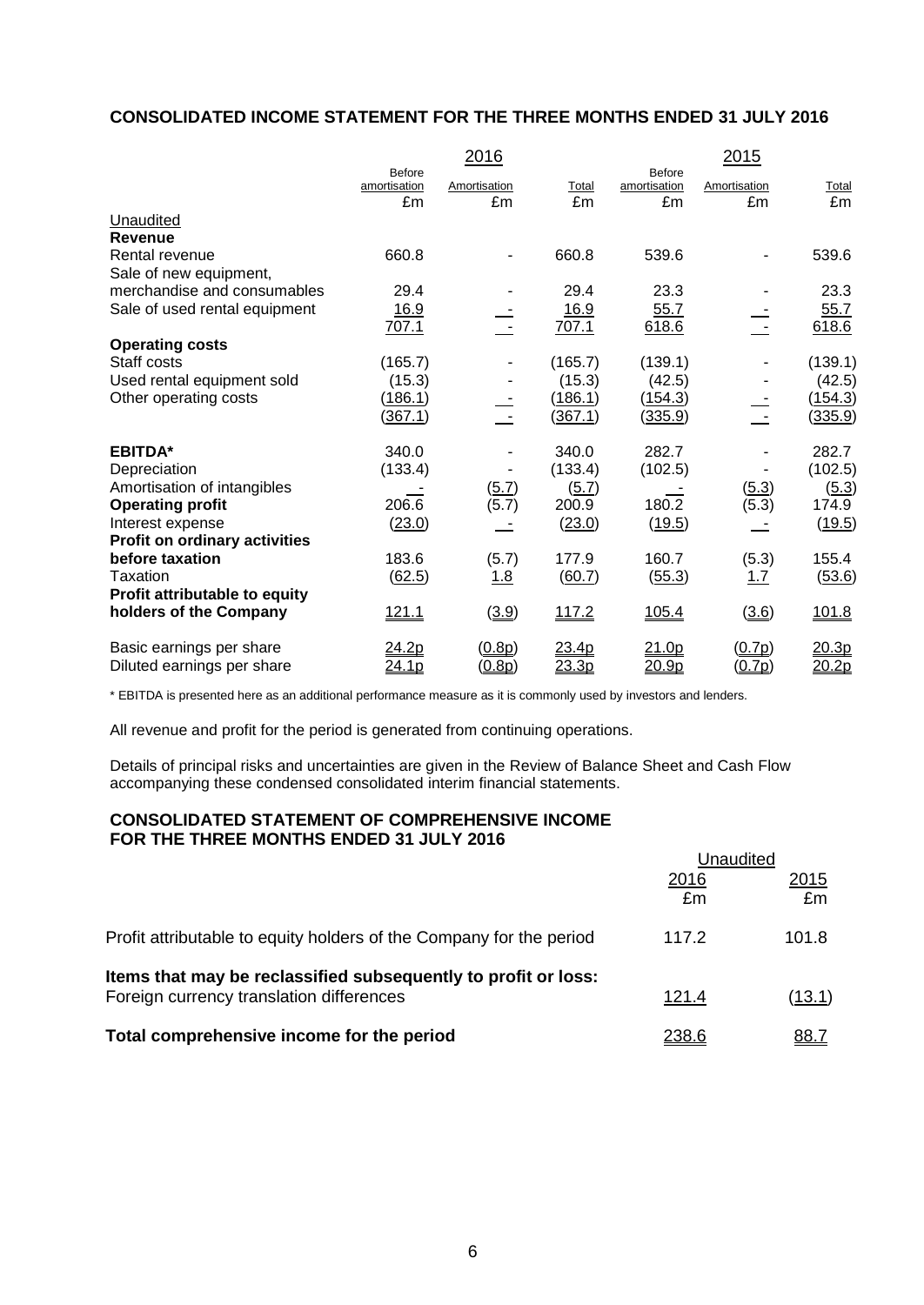# **CONSOLIDATED BALANCE SHEET AT 31 JULY 2016**

|                                                      |              | Unaudited     |              |  |  |
|------------------------------------------------------|--------------|---------------|--------------|--|--|
|                                                      |              | 31 July       | 30 April     |  |  |
|                                                      | <u> 2016</u> | <u> 2015 </u> | 2016         |  |  |
|                                                      | £m           | £m            | £m           |  |  |
| <b>Current assets</b>                                |              |               |              |  |  |
| Inventories                                          | 48.5         | 21.3          | 41.3         |  |  |
| Trade and other receivables                          | 526.9        | 426.4         | 455.7        |  |  |
| <b>Current tax asset</b>                             | 0.9          | 25.8          | 7.5          |  |  |
| Cash and cash equivalents                            | 10.6         | 2.3           | 13.0         |  |  |
|                                                      | 586.9        | 475.8         | 517.5        |  |  |
| <b>Non-current assets</b>                            |              |               |              |  |  |
| Property, plant and equipment                        |              |               |              |  |  |
| - rental equipment                                   | 3,730.5      | 2,695.3       | 3,246.9      |  |  |
| - other assets                                       | <u>377.8</u> | 285.2         | <u>341.9</u> |  |  |
|                                                      | 4,108.3      | 2,980.5       | 3,588.8      |  |  |
| Goodwill                                             | 638.8        | 505.5         | 556.7        |  |  |
| Other intangible assets                              | 105.3        | 86.4          | 83.8         |  |  |
| Net defined benefit pension plan asset               | 2.2          | 3.0           | 2.2          |  |  |
|                                                      | 4,854.6      | 3,575.4       | 4,231.5      |  |  |
| <b>Total assets</b>                                  | 5,441.5      | 4,051.2       | 4,749.0      |  |  |
| <b>Current liabilities</b>                           |              |               |              |  |  |
| Trade and other payables                             | 484.9        | 447.1         | 480.5        |  |  |
| <b>Current tax liability</b>                         | 15.4         | 25.3          | 3.6          |  |  |
| Debt due within one year                             | 2.7          | 2.0           | 2.5          |  |  |
| Provisions                                           | 28.1         | 28.4          | 28.9         |  |  |
|                                                      | 531.1        | 502.8         | 515.5        |  |  |
| <b>Non-current liabilities</b>                       |              |               |              |  |  |
| Debt due after more than one year                    | 2,355.6      | 1,804.6       | 2,012.2      |  |  |
| Provisions                                           | 17.1         | 18.4          | 17.6         |  |  |
| Deferred tax liabilities                             | 838.8        | 523.8         | 723.3        |  |  |
|                                                      | 3,211.5      | 2,346.8       | 2,753.1      |  |  |
| <b>Total liabilities</b>                             | 3,742.6      | 2,849.6       | 3,268.6      |  |  |
| <b>Equity</b>                                        |              |               |              |  |  |
| Share capital                                        | 55.3         | 55.3          | 55.3         |  |  |
| Share premium account                                | 3.6          | 3.6           | 3.6          |  |  |
| Capital redemption reserve                           | 0.9          | 0.9           | 0.9          |  |  |
| Non-distributable reserve                            |              | 90.7          |              |  |  |
| Own shares held by the Company                       | (49.9)       | (33.1)        | (33.1)       |  |  |
| Own shares held through the ESOT                     | (16.6)       | (15.5)        | (16.2)       |  |  |
| Cumulative foreign exchange translation differences  | 209.8        | 25.6          | 88.4         |  |  |
| <b>Retained reserves</b>                             | 1,495.8      | 1,074.1       | 1,381.5      |  |  |
| Equity attributable to equity holders of the Company | 1,698.9      | 1,201.6       | 1,480.4      |  |  |
| <b>Total liabilities and equity</b>                  | 5,441.5      | 4,051.2       | 4,749.0      |  |  |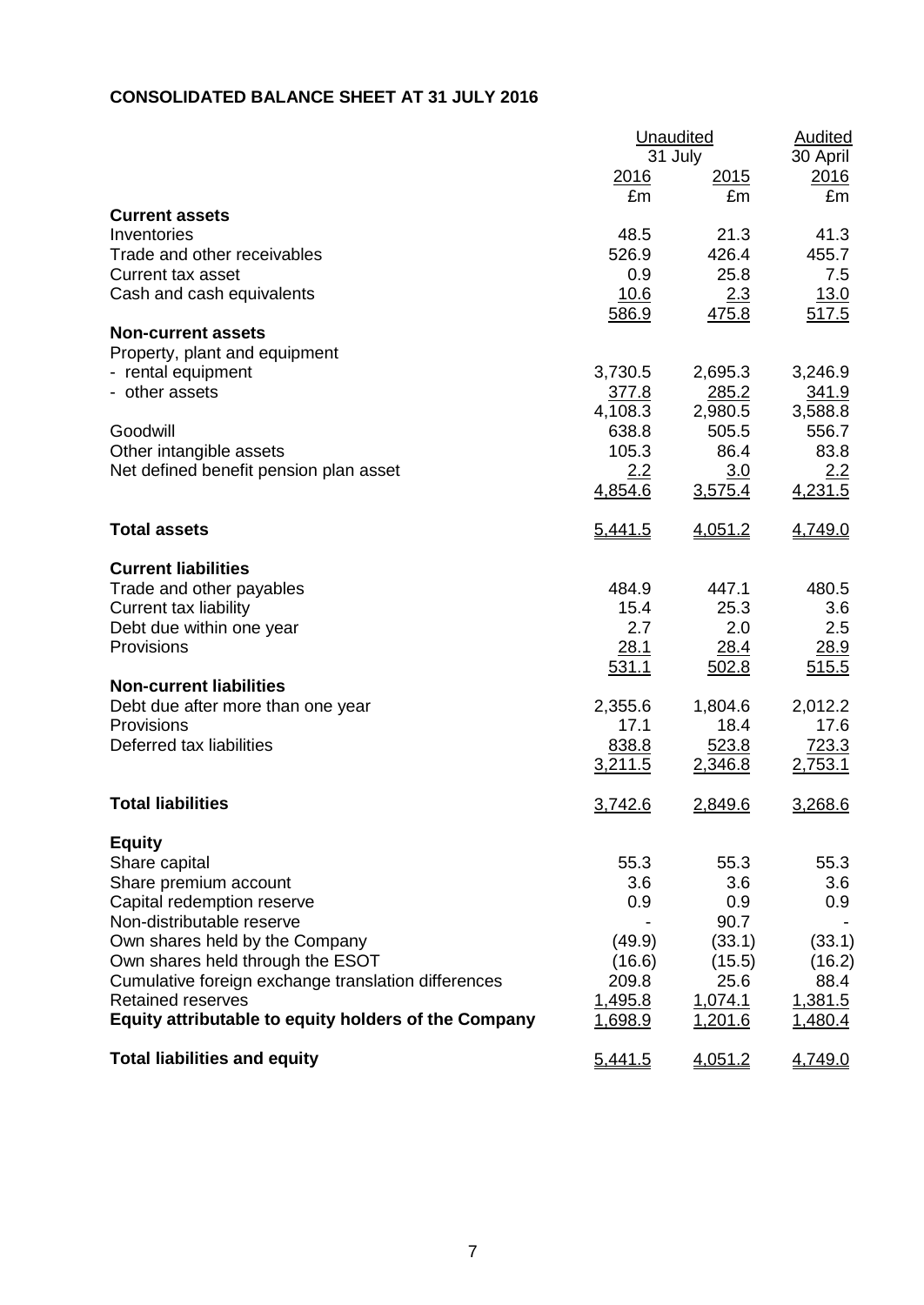## **CONSOLIDATED STATEMENT OF CHANGES IN EQUITY FOR THE THREE MONTHS ENDED 31 JULY 2016**

| Unaudited<br>At 1 May 2015                                                                          | Share<br>capital<br>£m<br>55.3 | Share<br>premium<br>account<br>£m<br>3.6 | Capital<br>redemption<br>reserve<br>£m<br>0.9 | Non-<br>distributable<br>reserve<br>£m<br>90.7 | Own<br>shares<br>held by the<br>Company<br>£m<br>(33.1) | Own<br>shares<br>held<br>through<br>the ESOT<br>£m<br>(15.5) | Cumulative<br>foreign<br>exchange<br>translation<br>differences<br>£m<br>38.7 | Retained<br>reserves<br>£m<br>970.9 | Total<br>£m<br>1,111.5 |
|-----------------------------------------------------------------------------------------------------|--------------------------------|------------------------------------------|-----------------------------------------------|------------------------------------------------|---------------------------------------------------------|--------------------------------------------------------------|-------------------------------------------------------------------------------|-------------------------------------|------------------------|
|                                                                                                     |                                |                                          |                                               |                                                |                                                         |                                                              |                                                                               |                                     |                        |
| Profit for the period<br>Other comprehensive income:<br>Foreign currency translation<br>differences |                                |                                          | $\equiv$                                      |                                                |                                                         |                                                              | (13.1)                                                                        | 101.8<br>$\equiv$                   | 101.8<br>(13.1)        |
| Total comprehensive income<br>for the period                                                        |                                |                                          |                                               |                                                |                                                         |                                                              | (13.1)                                                                        | 101.8                               | 88.7                   |
| Share-based payments                                                                                |                                |                                          |                                               |                                                |                                                         |                                                              |                                                                               | 1.1                                 | 1.1                    |
| Tax on share-based payments<br>At 31 July 2015                                                      | 55.3                           | 3.6                                      | 0.9                                           | 90.7                                           | (33.1)                                                  | (15.5)                                                       | 25.6                                                                          | 0.3<br>1,074.1                      | 0.3<br>1,201.6         |
| Profit for the period<br>Other comprehensive income:<br>Foreign currency translation                |                                |                                          |                                               |                                                |                                                         |                                                              | L,                                                                            | 305.8                               | 305.8                  |
| differences<br>Remeasurement of the defined                                                         |                                |                                          |                                               |                                                |                                                         |                                                              | 62.8                                                                          |                                     | 62.8                   |
| benefit pension plan<br>Tax on defined benefit                                                      |                                |                                          |                                               |                                                |                                                         |                                                              | $\overline{a}$                                                                | (0.6)                               | (0.6)                  |
| pension plan<br>Total comprehensive income                                                          |                                |                                          |                                               |                                                |                                                         |                                                              |                                                                               | 0.1                                 | 0.1                    |
| for the period                                                                                      |                                |                                          |                                               |                                                |                                                         |                                                              | 62.8                                                                          | 305.3                               | 368.1                  |
| Dividends paid<br>Own shares purchased by                                                           |                                |                                          |                                               |                                                |                                                         |                                                              |                                                                               | (81.5)                              | (81.5)                 |
| the ESOT                                                                                            |                                |                                          |                                               |                                                |                                                         | (12.0)                                                       |                                                                               |                                     | (12.0)                 |
| Share-based payments                                                                                |                                |                                          |                                               |                                                |                                                         | 11.3<br>$\overline{a}$                                       |                                                                               | (7.7)                               | 3.6<br>0.6             |
| Tax on share-based payments<br>Transfer of                                                          |                                |                                          |                                               |                                                |                                                         |                                                              |                                                                               | 0.6                                 |                        |
| non-distributable reserve<br>At 30 April 2016                                                       | 55.3                           | $\overline{3.6}$                         | $\overline{0.9}$                              | (90.7)<br>$\overline{\phantom{a}}$             | (33.1)                                                  | (16.2)                                                       | 88.4                                                                          | 90.7<br>1,381.5                     | 1,480.4                |
| Profit for the period<br>Other comprehensive income:<br>Foreign currency translation                |                                |                                          |                                               |                                                |                                                         |                                                              |                                                                               | 117.2                               | 117.2                  |
| differences<br>Total comprehensive income                                                           |                                |                                          |                                               |                                                |                                                         |                                                              | 121.4                                                                         | $\equiv$                            | 121.4                  |
| for the period                                                                                      |                                |                                          |                                               | $\overline{\phantom{a}}$                       | $\overline{\phantom{a}}$                                | $\overline{\phantom{a}}$                                     | 121.4                                                                         | 117.2                               | 238.6                  |
| Own shares purchased by<br>the ESOT                                                                 |                                |                                          |                                               |                                                |                                                         | (6.8)                                                        |                                                                               |                                     | (6.8)                  |
| Own shares purchased by<br>the Company                                                              |                                |                                          |                                               |                                                | (16.8)                                                  |                                                              |                                                                               |                                     | (16.8)                 |
| Share-based payments                                                                                |                                |                                          |                                               |                                                |                                                         | 6.4                                                          |                                                                               | (5.1)                               | 1.3                    |
| Tax on share-based payments<br>At 31 July 2016                                                      | 55.3                           | $\overline{3.6}$                         | 0.9                                           |                                                | (49.9)                                                  | (16.6)                                                       | 209.8                                                                         | 2.2<br>1,495.8                      | 2.2<br>1,698.9         |

The non-distributable reserve related to the reserve created on the cancellation of the then share premium account in August 2005. This reserve became distributable in August 2015 and was transferred to distributable reserves in the year ended 30 April 2016.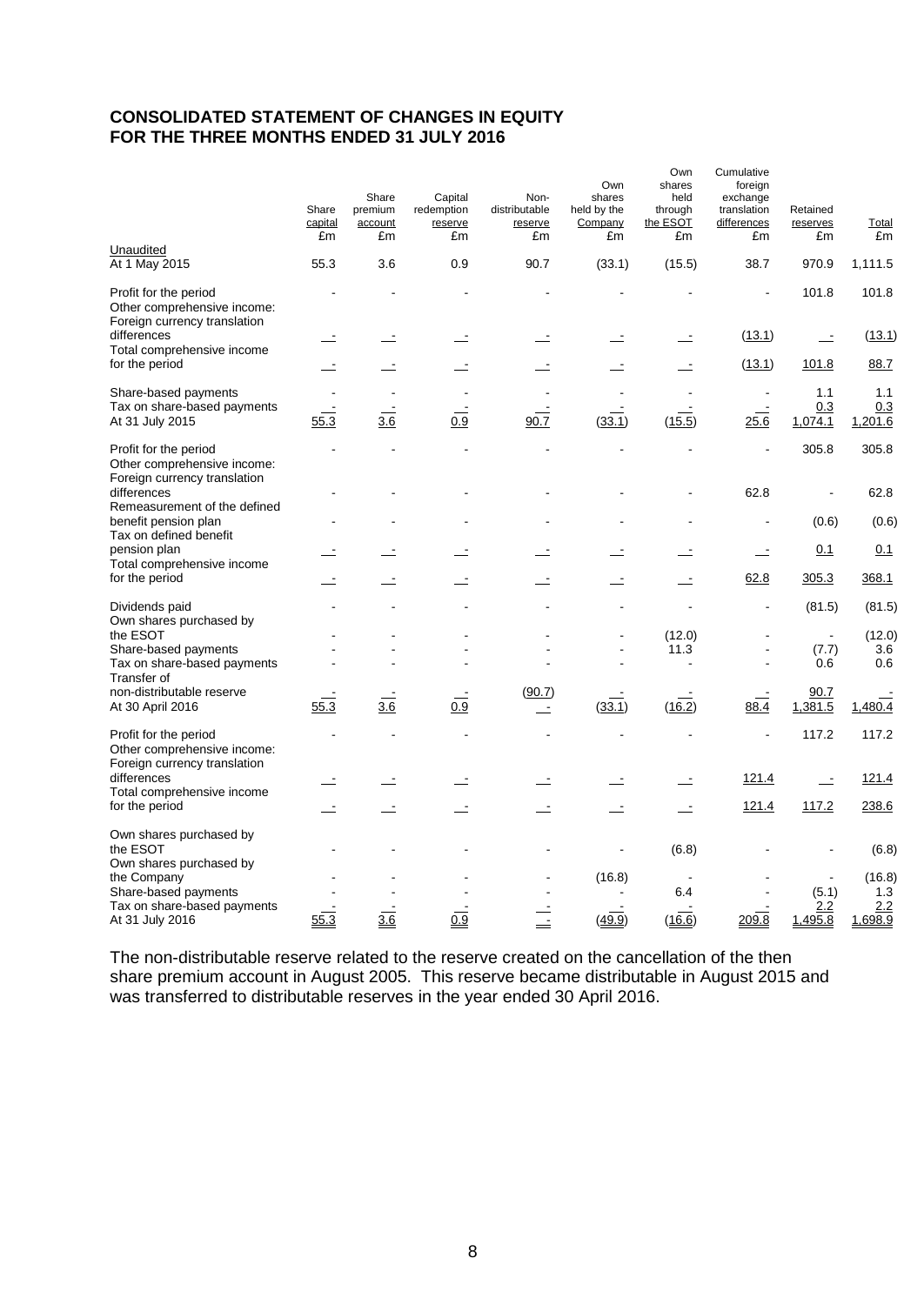## **CONSOLIDATED CASH FLOW STATEMENT FOR THE THREE MONTHS ENDED 31 JULY 2016**

|                                                                                 | Unaudited       |                  |  |
|---------------------------------------------------------------------------------|-----------------|------------------|--|
|                                                                                 | 2016            | 2015             |  |
|                                                                                 | £m              | £m               |  |
| Cash flows from operating activities                                            |                 |                  |  |
| Cash generated from operations before exceptional                               |                 |                  |  |
| items and changes in rental equipment                                           | 306.6           | 216.9            |  |
| Payments for rental property, plant and equipment                               | (333.8)         | (338.4)          |  |
| Proceeds from disposal of rental property, plant and equipment                  | 34.2            | 38.2             |  |
| Cash generated from/(used in) operations                                        | 7.0             | (83.3)           |  |
| Financing costs paid (net)                                                      | (27.7)          | (24.3)           |  |
| Tax paid (net)<br>Net cash used in operating activities                         | (3.0)<br>(23.7) | (6.6)<br>(114.2) |  |
| <b>Cash flows from investing activities</b>                                     |                 |                  |  |
| Acquisition of businesses                                                       | (70.3)          | (4.5)            |  |
| Payments for non-rental property, plant and equipment                           | (22.8)          | (25.3)           |  |
| Proceeds from disposal of non-rental property, plant and equipment              | 5.2             | 2.0              |  |
| Payments for purchase of intangible assets                                      | (5.2)           |                  |  |
| Net cash used in investing activities                                           | (93.1)          | (27.8)           |  |
| Cash flows from financing activities                                            |                 |                  |  |
| Drawdown of loans                                                               | 182.2           | 142.3            |  |
| Redemption of loans                                                             | (43.8)          | (8.0)            |  |
| Capital element of finance lease payments<br>Purchase of own shares by the ESOT | (0.7)<br>(6.8)  | (0.4)            |  |
| Purchase of own shares by the Company                                           | (16.8)          |                  |  |
| Net cash from financing activities                                              | <u>114.1</u>    | 133.9            |  |
| Decrease in cash and cash equivalents                                           | (2.7)           | (8.1)            |  |
| Opening cash and cash equivalents                                               | 13.0            | 10.5             |  |
| Effect of exchange rate difference                                              | 0.3             | (0.1)            |  |
| <b>Closing cash and cash equivalents</b>                                        | <u>10.6</u>     | 2.3              |  |
| Reconciliation of net cash flows to net debt                                    |                 |                  |  |
| Decrease in cash in the period                                                  | 2.7             | 8.1              |  |
| Increase in debt through cash flow                                              | 137.7           | 133.9            |  |
| Change in net debt from cash flows                                              | 140.4           | 142.0            |  |
| Debt acquired                                                                   | 7.5             |                  |  |
| Exchange differences                                                            | 197.1           | (25.7)           |  |
| Non-cash movements:                                                             |                 |                  |  |
| - deferred costs of debt raising                                                | 0.5             | 0.4              |  |
| - capital element of new finance leases                                         | 0.5<br>346.0    | 0.5<br>117.2     |  |
| Increase in net debt in the period<br>Net debt at 1 May                         | 2,001.7         | 1,687.1          |  |
| Net debt at 31 July                                                             | 2,347.7         | 1,804.3          |  |
|                                                                                 |                 |                  |  |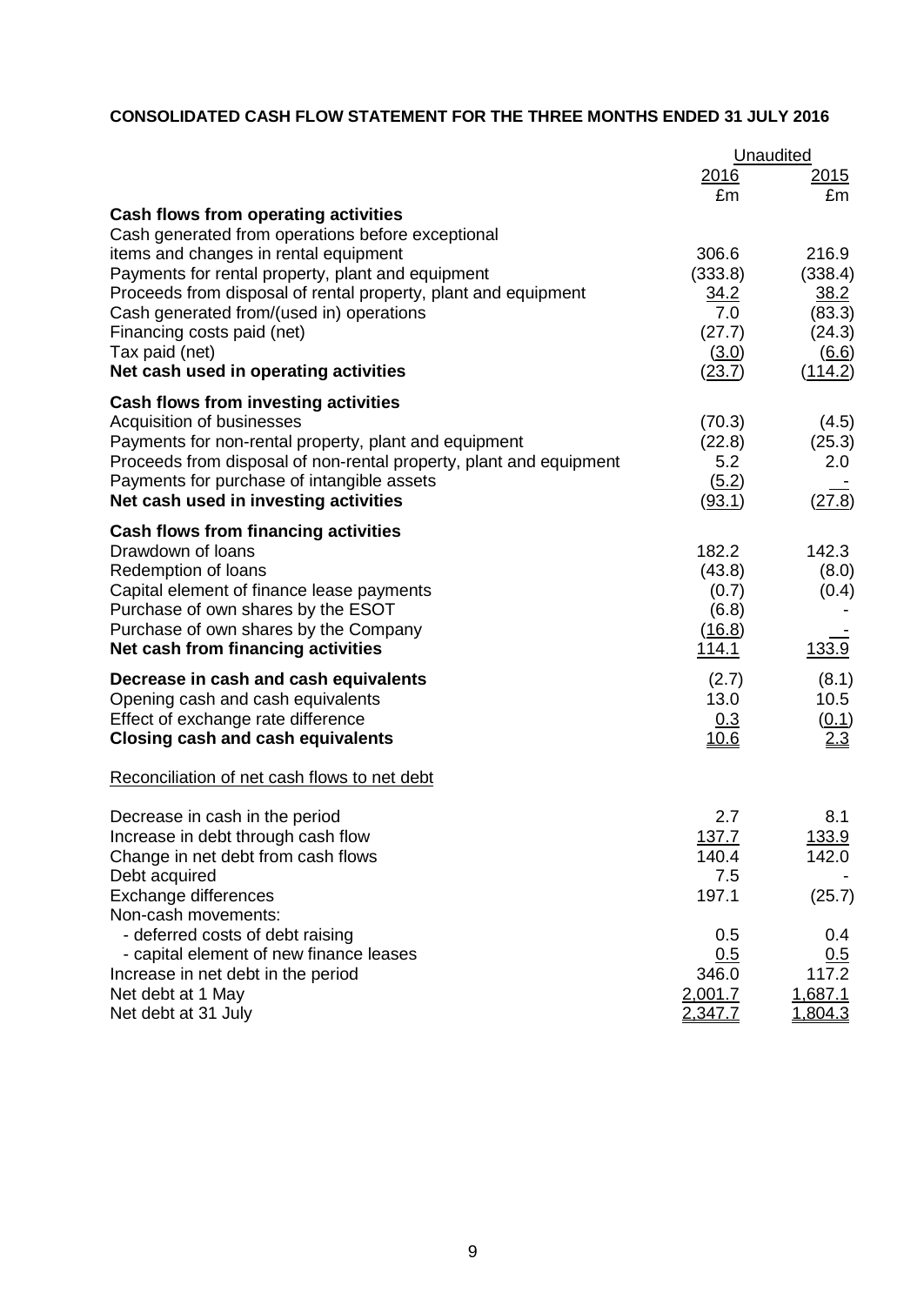#### 1. General information

Ashtead Group plc ('the Company') is a company incorporated and domiciled in England and Wales and listed on the London Stock Exchange. The condensed consolidated interim financial statements as at, and for the three months ended, 31 July 2016 comprise the Company and its subsidiaries ('the Group').

The condensed consolidated interim financial statements for the three months ended 31 July 2016 were approved by the directors on 6 September 2016.

The condensed consolidated interim financial statements do not constitute statutory accounts as defined in Section 434 of the Companies Act 2006. The statutory accounts for the year ended 30 April 2016 were approved by the directors on 13 June 2016 and have been mailed to shareholders and filed with the Registrar of Companies. The auditor's report on those accounts was unqualified, did not include a reference to any matter by way of emphasis and did not contain a statement under Section 498(2) or (3) of the Companies Act 2006.

#### 2. Basis of preparation

The condensed consolidated interim financial statements for the three months ended 31 July 2016 have been prepared in accordance with the Disclosure and Transparency Rules of the United Kingdom's Financial Conduct Authority and relevant International Financial Reporting Standards ('IFRS') as adopted by the European Union (including IAS 34, Interim Financial Reporting). The condensed consolidated interim financial statements should be read in conjunction with the Group's Annual Report and Accounts for the year ended 30 April 2016. There are no new IFRS and IFRIC Interpretations that are effective for the first time for this interim period which have a material impact on the Group.

The condensed consolidated interim financial statements have been prepared on the going concern basis. The Group's internal budgets and forecasts of future performance, available financing facilities and facility headroom (see note 10), provide a reasonable expectation that the Group has adequate resources to continue in operation for the foreseeable future and consequently the going concern basis continues to be appropriate in preparing the condensed consolidated interim financial statements.

The exchange rates used in respect of the US dollar are:

|                                            | 2016 | <u>2015</u> |
|--------------------------------------------|------|-------------|
| Average for the three months ended 31 July | 1.40 | 1.55        |
| At 30 April                                | 1.47 | 1.54        |
| At 31 July                                 | 1.33 | 1.56        |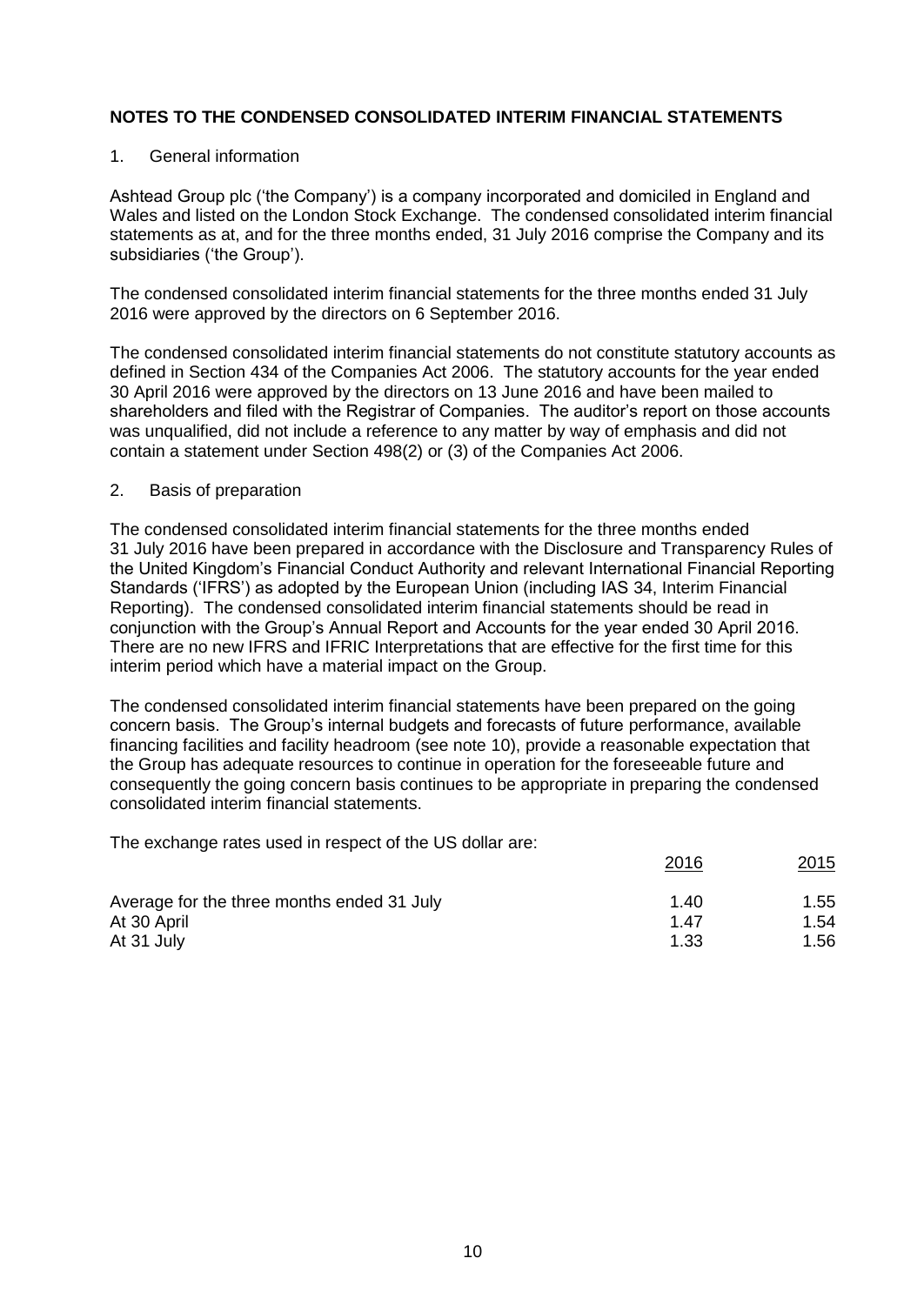## 3. Segmental analysis

| Three months to 31 July                                   | Revenue<br>£m                                                     | Operating<br>profit before<br>amortisation<br>£m | <b>Amortisation</b><br>£m                         | Operating<br><u>profit</u><br>£m                                        |
|-----------------------------------------------------------|-------------------------------------------------------------------|--------------------------------------------------|---------------------------------------------------|-------------------------------------------------------------------------|
| 2016<br>Sunbelt<br>A-Plant<br>Corporate costs             | 610.7<br>96.4<br>707.1                                            | 192.4<br>17.6<br>(3.4)<br>206.6                  | (4.4)<br>(1.3)<br>$(\underline{5.7})$             | 188.0<br>16.3<br>(3.4)<br>200.9                                         |
| 2015<br>Sunbelt<br>A-Plant<br>Corporate costs             | 528.6<br>90.0<br>618.6                                            | 166.2<br>17.0<br>(3.0)<br>180.2                  | (4.1)<br>(1.2)<br>(5.3)                           | 162.1<br>15.8<br>(3.0)<br>174.9                                         |
| At 31 July 2016<br>Sunbelt<br>A-Plant<br>Corporate items  | <b>Segment assets</b><br>£m<br>4,770.9<br>658.7<br>0.4<br>5,430.0 | <u>Cash</u><br>£m<br><u>10.6</u><br>10.6         | <b>Taxation assets</b><br>£m<br>$\frac{0.9}{0.9}$ | <b>Total assets</b><br>£m<br>4,770.9<br>658.7<br><u>11.9</u><br>5,441.5 |
| At 30 April 2016<br>Sunbelt<br>A-Plant<br>Corporate items | 4,117.9<br>610.1<br>0.5<br>4,728.5                                | 13.0<br>13.0                                     | 5.'<br>7.5                                        | 4,117.9<br>610.1<br>21.0<br>4,749.0                                     |

Sunbelt includes Sunbelt Rentals of Canada Inc..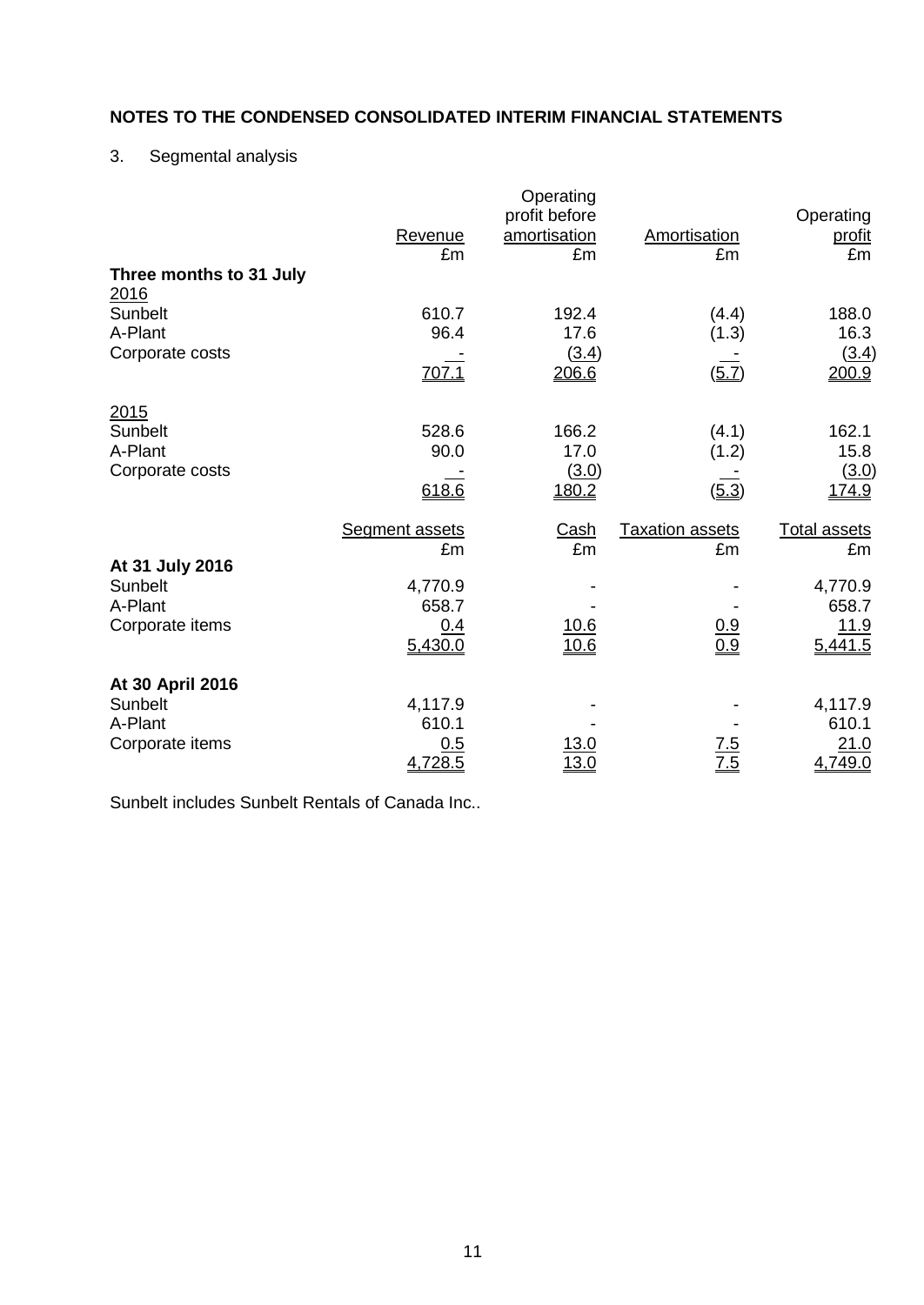4. Operating costs and other income

|                                        |                                     | 2016                     |             |                                     | 2015               |             |
|----------------------------------------|-------------------------------------|--------------------------|-------------|-------------------------------------|--------------------|-------------|
|                                        | <b>Before</b><br>amortisation<br>£m | Amortisation<br>£m       | Total<br>£m | <b>Before</b><br>amortisation<br>£m | Amortisation<br>£m | Total<br>£m |
| Three months to 31 July                |                                     |                          |             |                                     |                    |             |
| Staff costs:                           |                                     |                          |             |                                     |                    |             |
| <b>Salaries</b>                        | 150.7                               |                          | 150.7       | 126.7                               |                    | 126.7       |
| Social security costs                  | 11.8                                |                          | 11.8        | 9.7                                 |                    | 9.7         |
| Other pension costs                    | 3.2                                 |                          | 3.2         | <u>2.7</u>                          |                    | 2.7         |
|                                        | <u>165.7</u>                        |                          | 165.7       | 139.1                               |                    | 139.1       |
| Used rental equipment sold             | 15.3                                |                          | 15.3        | 42.5                                |                    | 42.5        |
| Other operating costs:                 |                                     |                          |             |                                     |                    |             |
| Vehicle costs                          | 38.2                                | $\overline{\phantom{a}}$ | 38.2        | 33.3                                |                    | 33.3        |
| Spares, consumables & external repairs | 34.9                                |                          | 34.9        | 29.4                                |                    | 29.4        |
| <b>Facility costs</b>                  | 20.6                                |                          | 20.6        | 16.9                                |                    | 16.9        |
| Other external charges                 | 92.4                                |                          | 92.4        | <u>74.7</u>                         |                    | 74.7        |
|                                        | <u>186.1</u>                        |                          | 186.1       | <u>154.3</u>                        |                    | 154.3       |
| Depreciation and amortisation:         |                                     |                          |             |                                     |                    |             |
| Depreciation                           | 133.4                               |                          | 133.4       | 102.5                               |                    | 102.5       |
| Amortisation of intangibles            |                                     |                          | 5.7         |                                     |                    | 5.3         |
|                                        | 133.4                               | $\frac{5.7}{5.7}$        | 139.1       | 102.5                               | $\frac{5.3}{5.3}$  | 107.8       |
|                                        | 500.5                               | <u>5.7</u>               | 506.2       | 438.4                               | 5.3                | 443.7       |

## 5. Amortisation

Amortisation relates to the periodic write-off of intangible assets. The Group believes this item should be disclosed separately within the consolidated income statement to assist in the understanding of the financial performance of the Group. Underlying profit and earnings per share are stated before amortisation of intangibles.

|                                                          | Three months to 31 July |              |
|----------------------------------------------------------|-------------------------|--------------|
|                                                          | 2016                    | <u>2015</u>  |
|                                                          | £m                      | £m           |
| Amortisation of intangibles                              | 5.7                     | 5.3          |
| <b>Taxation</b>                                          | (1.8)                   | <u>(1.7)</u> |
|                                                          | 3.9                     | 3.6          |
| 6.<br>Interest expense                                   |                         |              |
|                                                          | Three months to 31 July |              |
|                                                          | 2016                    | <u>2015</u>  |
|                                                          | £m                      | £m           |
| Bank interest payable                                    | 6.7                     | 4.8          |
| Interest payable on second priority senior secured notes | 15.5                    | 13.9         |
| Interest payable on finance leases                       | 0.1                     | 0.1          |
| Non-cash unwind of discount on provisions                | 0.2                     | 0.3          |
| Amortisation of deferred debt raising costs              | 0.5                     | <u>0.4</u>   |
|                                                          | 23.0                    | 19.5         |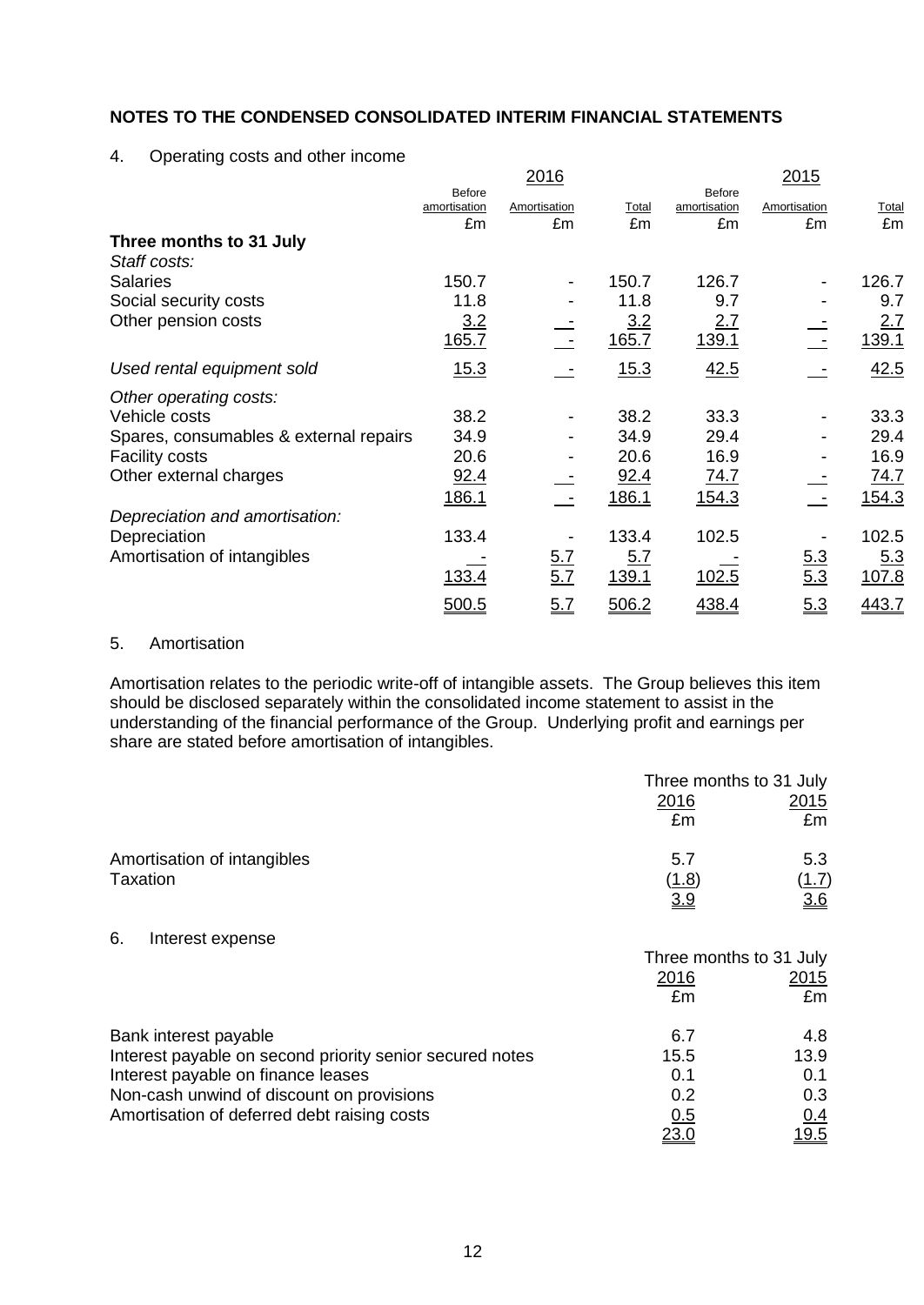7. Taxation

The tax charge for the period has been computed using a tax rate of 39% in North America (2015: 38%) and 20% in the UK (2015: 20%). The blended rate for the Group as a whole is 34% (2015: 34%).

The tax charge of £62.5m (2015: £55.3m) on the underlying profit before taxation of £183.6m (2015: £160.7m) can be explained as follows:

|                                                     |            | Three months to 31 July |
|-----------------------------------------------------|------------|-------------------------|
|                                                     | 2016       | <u>2015</u>             |
|                                                     | £m         | £m                      |
| Current tax                                         |            |                         |
| - current tax on income for the period              | 21.8       | 25.8                    |
| - adjustments to prior year                         | <u>0.1</u> |                         |
|                                                     | 21.9       | $\frac{0.3}{26.1}$      |
| Deferred tax                                        |            |                         |
| - origination and reversal of temporary differences | 41.1       | 28.6                    |
| - adjustments to prior year                         | (0.5)      |                         |
|                                                     | 40.6       | $\frac{0.6}{29.2}$      |
|                                                     |            |                         |
| Tax on underlying activities                        | 62.5       | 55.3                    |
|                                                     |            |                         |
| Comprising:                                         |            |                         |
| - UK                                                | 4.1        | 3.9                     |
| - North America                                     | 58.4       | 51.4                    |
|                                                     | 62.5       | 55.3                    |
|                                                     |            |                         |

In addition, the tax credit of £1.8m (2015: £1.7m) on amortisation of £5.7m (2015: £5.3m) consists of a deferred tax credit of £0.2m relating to the UK (2015: £0.2m) and £1.6m (2015: £1.5m) relating to North America.

### 8. Earnings per share

Basic and diluted earnings per share for the three months ended 31 July 2016 have been calculated based on the profit for the relevant period and the weighted average number of ordinary shares in issue during that period (excluding shares held by the Company and the ESOT over which dividends have been waived). Diluted earnings per share is computed using the result for the relevant period and the diluted number of shares (ignoring any potential issue of ordinary shares which would be anti-dilutive). These are calculated as follows:

|                                               | Three months to 31 July<br>2016 | <u>2015</u>  |
|-----------------------------------------------|---------------------------------|--------------|
| Profit for the financial period (£m)          | <u>117.2</u>                    | <u>101.8</u> |
| Weighted average number of shares (m) - basic | 501.0                           | <u>501.4</u> |
| - diluted                                     | 502.9                           | 503.8        |
| Basic earnings per share                      | 23.4p                           | <u>20.3p</u> |
| Diluted earnings per share                    | 23.3p                           | <u>20.2p</u> |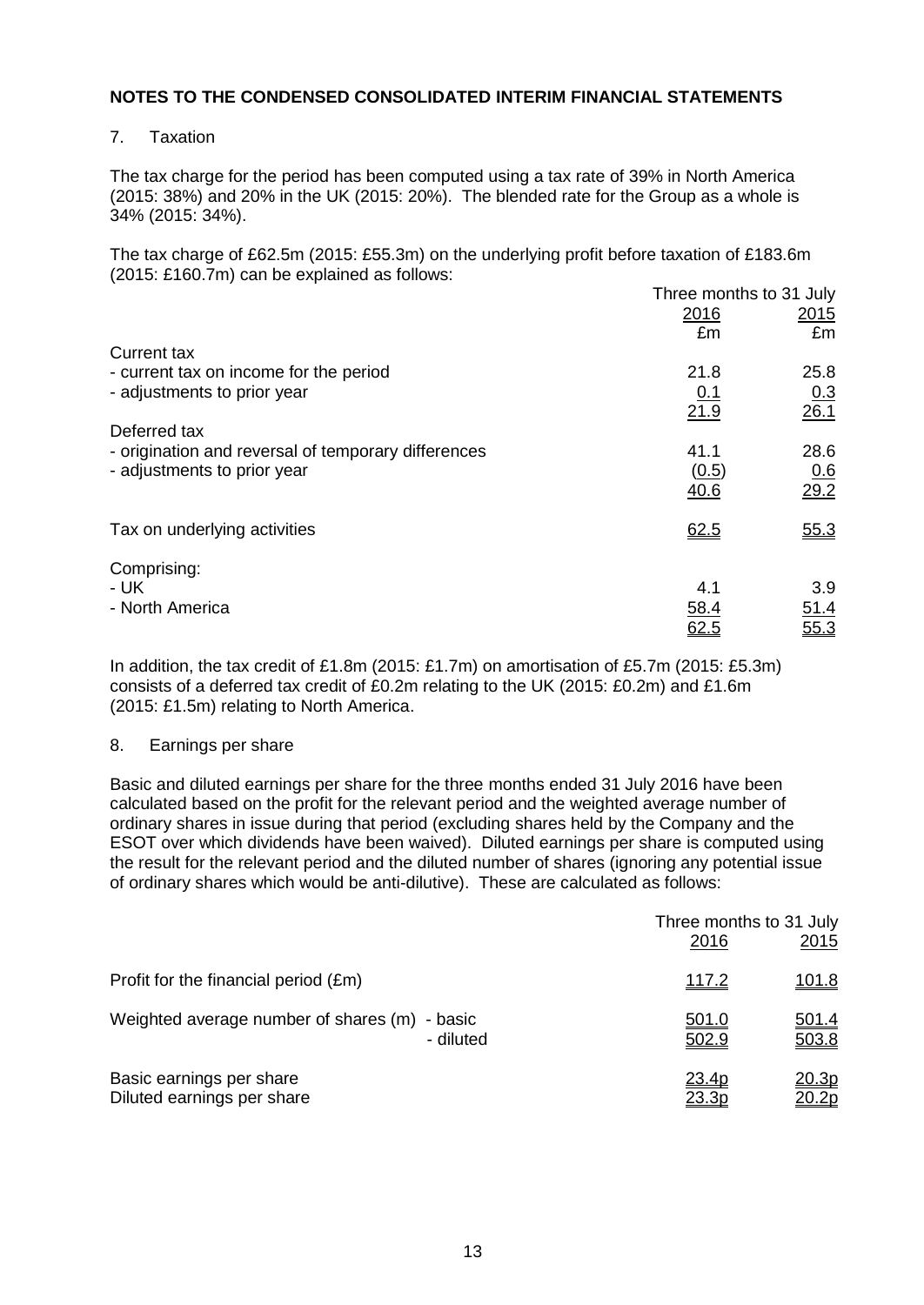#### 8. Earnings per share (continued)

Underlying earnings per share (defined in any period as the earnings before amortisation of intangibles for that period divided by the weighted average number of shares in issue in that period) may be reconciled to the basic earnings per share as follows:

|                               | Three months to 31 July |                  |  |
|-------------------------------|-------------------------|------------------|--|
|                               | 2016                    | <u>2015</u>      |  |
| Basic earnings per share      | 23.4p                   | 20.3p            |  |
| Amortisation of intangibles   | 1.2 <sub>p</sub>        | 1.0 <sub>p</sub> |  |
| Tax on amortisation           | (0.4p)                  | (0.3p)           |  |
| Underlying earnings per share | <u>24.2p</u>            | 21.0p            |  |

#### 9. Property, plant and equipment

|                                                       | 2016      |              |           | <u> 2015</u>   |  |
|-------------------------------------------------------|-----------|--------------|-----------|----------------|--|
|                                                       | Rental    |              | Rental    |                |  |
|                                                       | equipment | <u>Total</u> | equipment | <b>Total</b>   |  |
| Net book value                                        | £m        | £m           | £m        | £m             |  |
| At 1 May                                              | 3,246.9   | 3,588.8      | 2,534.2   | 2,811.1        |  |
| Exchange difference                                   | 291.1     | 319.0        | (34.3)    | (37.8)         |  |
| Reclassifications                                     |           |              | (0.6)     |                |  |
| <b>Additions</b>                                      | 303.7     | 327.8        | 323.6     | 349.2          |  |
| Acquisitions                                          | 26.0      | 27.0         | 3.9       | 4.0            |  |
| <b>Disposals</b>                                      | (19.8)    | (20.9)       | (41.4)    | (43.5)         |  |
| Depreciation                                          | (117.4)   | (133.4)      | (90.1)    | <u>(102.5)</u> |  |
| At 31 July                                            | 3,730.5   | 4,108.3      | 2,695.3   | <u>2,980.5</u> |  |
| <b>Borrowings</b><br>10.                              |           |              |           |                |  |
|                                                       |           |              | 31 July   | 30 April       |  |
|                                                       |           |              | 2016      | 2016           |  |
|                                                       |           |              | £m        | £m             |  |
| <b>Current</b>                                        |           |              |           |                |  |
| Finance lease obligations                             |           |              | 2.7       | <u>2.5</u>     |  |
| <b>Non-current</b>                                    |           |              |           |                |  |
| First priority senior secured bank debt               |           |              | 1,299.6   | 1,055.2        |  |
| Finance lease obligations                             |           |              | 2.5       | 2.9            |  |
| 6.5% second priority senior secured notes, due 2022   |           |              | 682.5     | 618.2          |  |
| 5.625% second priority senior secured notes, due 2024 |           |              | 371.0     | 335.9          |  |
|                                                       |           |              | 2,355.6   | 2,012.2        |  |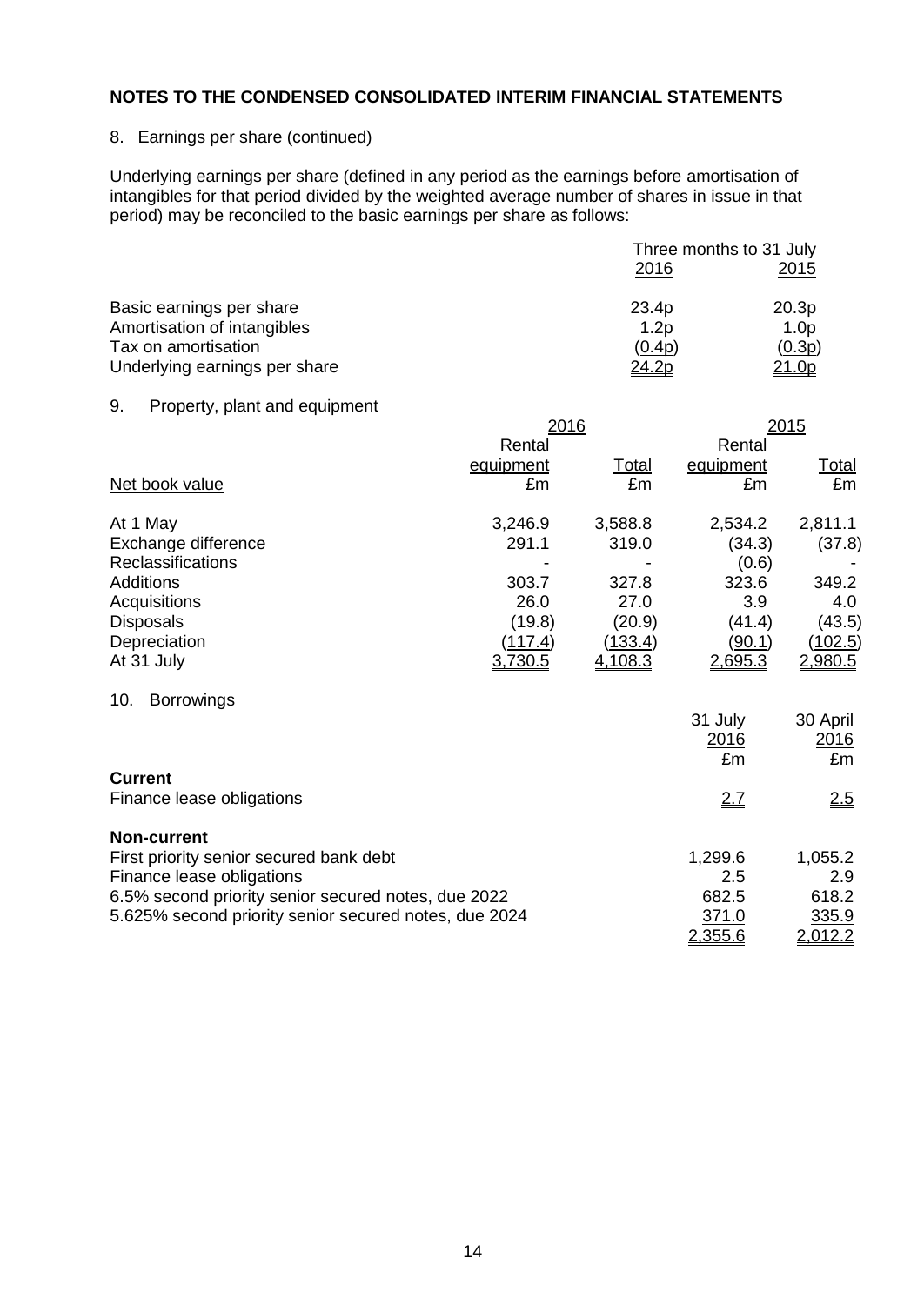#### 10. Borrowings (continued)

The senior secured bank debt and the senior secured notes are secured by way of, respectively, first and second priority fixed and floating charges over substantially all the Group's property, plant and equipment, inventory and trade receivables.

Under the terms of our asset-based senior bank facility, \$2.6bn is committed until July 2020. The \$900m 6.5% senior secured notes mature in July 2022, whilst the \$500m 5.625% senior secured notes mature in October 2024. Our debt facilities therefore remain committed for the long term, with an average of five years remaining. The weighted average interest cost of these facilities (including non-cash amortisation of deferred debt raising costs) is approximately 4%. The terms of the \$900m and \$500m senior secured notes are such that financial performance covenants are only measured at the time new debt is raised.

There is one financial performance covenant under the first priority senior bank facility. That is, the fixed charge ratio (comprising LTM EBITDA before exceptional items less LTM net capital expenditure paid in cash over the sum of scheduled debt repayments plus cash interest, cash tax payments and dividends paid in the last twelve months) which must be equal to or greater than 1.0 times.

This covenant does not apply when availability exceeds \$260m. At 31 July 2016, availability under the senior secured bank facility was \$941m (\$1,126m at 30 April 2016), with an additional \$2,025m of suppressed availability, meaning that the covenant was not measured at 31 July 2016 and is unlikely to be measured in forthcoming quarters.

As a matter of good practice, we calculate the covenant ratio each quarter. At 31 July 2016, the fixed charge ratio exceeded the covenant requirement. Accordingly, the condensed consolidated interim financial statements are prepared on a going concern basis.

#### Fair value of financial instruments

At 31 July 2016, the Group had no derivative financial instruments.

With the exception of the Group's second priority senior secured notes, the carrying value of non-derivative financial assets and liabilities is considered to materially equate to their fair value.

The carrying value of the second priority senior secured notes due 2022, excluding deferred debt raising costs, was £692m at 31 July 2016 (£627m at 30 April 2016), while the fair value was £732m (£661m at 30 April 2016). The carrying value of the second priority senior secured notes due 2024, excluding deferred debt raising costs, was £377m at 31 July 2016 (£341m at 30 April 2016) while the fair value was £394m (£353m at 30 April 2016). The fair value of the second priority senior secured notes has been calculated using quoted market prices at 31 July 2016.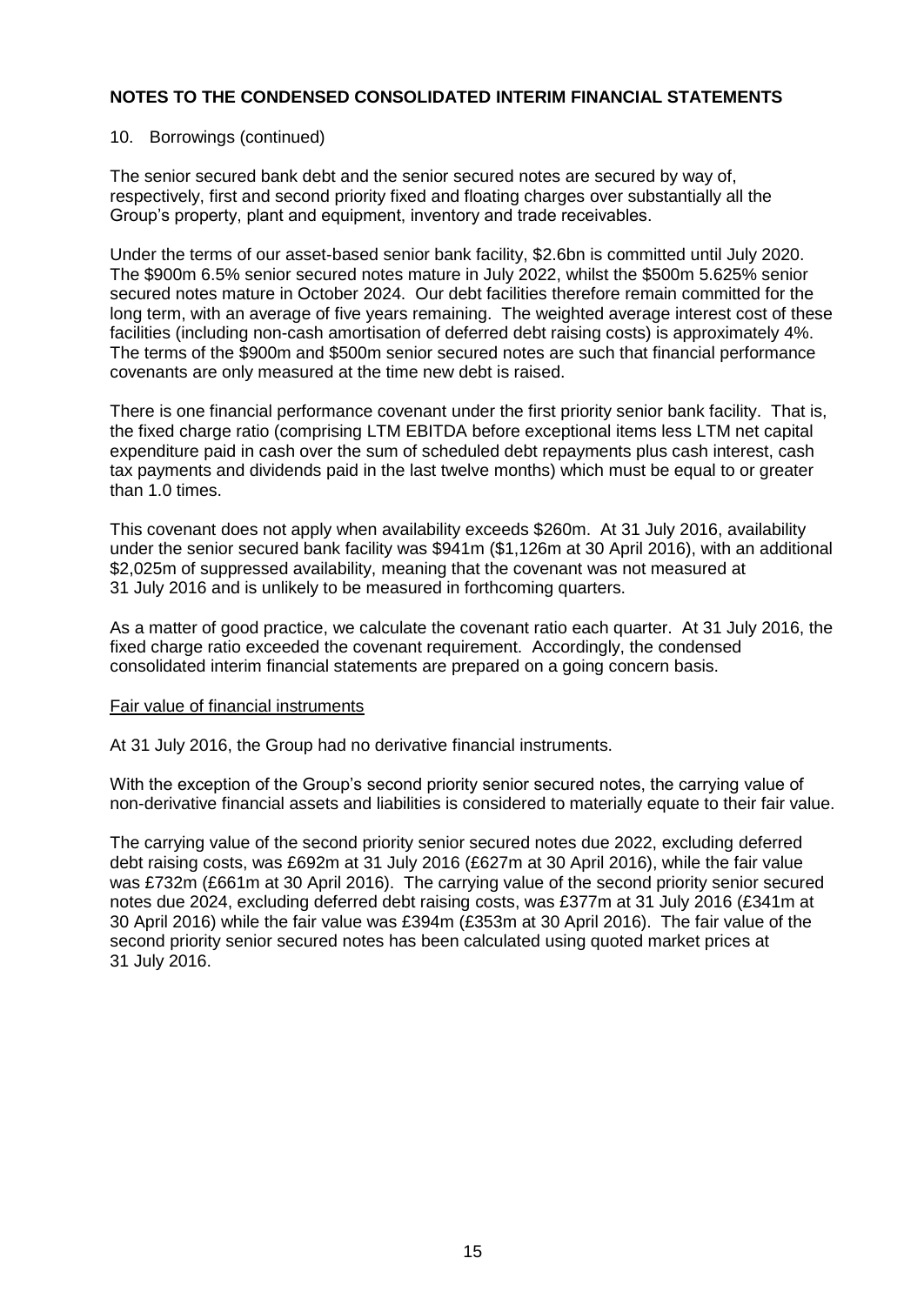### 11. Share capital

Ordinary shares of 10p each:

|                                    | 31 July     | 30 April    | 31 July     | 30 April    |
|------------------------------------|-------------|-------------|-------------|-------------|
|                                    | 2016        | 2016        | 2016        | 2016        |
|                                    | Number      | Number      | £m          | £m          |
| Authorised                         | 900,000,000 | 900,000,000 | <u>90.0</u> | <u>90.0</u> |
| Allotted, called up and fully paid | 553,325,554 | 553,325,554 | <u>55.3</u> | <u>55.3</u> |

During the period, the Company purchased 1.6m ordinary shares at a total cost of £17m under the share buyback programme announced in June 2016, which are held in treasury. At 31 July 2016, 52m (April 2016: 50m) shares were held by the Company and a further 1.7m (April 2016: 1.8m) shares were held by the Company's Employee Share Ownership Trust.

#### 12. Notes to the cash flow statement

|                                                           | Three months to 31 July |               |
|-----------------------------------------------------------|-------------------------|---------------|
|                                                           | 2016                    | <u>2015</u>   |
|                                                           | £m                      | £m            |
| Cash flow from operating activities<br>a)                 |                         |               |
| Operating profit before amortisation                      | 206.6                   | 180.2         |
| Depreciation                                              | 133.4                   | 102.5         |
| EBITDA before exceptional items                           | 340.0                   | 282.7         |
| Profit on disposal of rental equipment                    | (1.6)                   | (13.2)        |
| Profit on disposal of other property, plant and equipment | (0.1)                   |               |
| (Increase)/decrease in inventories                        | (2.5)                   | 2.3           |
| Increase in trade and other receivables                   | (43.3)                  | (37.3)        |
| Increase/(decrease) in trade and other payables           | 12.5                    | (18.7)        |
| Exchange differences                                      | 0.3                     |               |
| Other non-cash movements                                  | 1.3                     | 1.1           |
| Cash generated from operations before exceptional items   |                         |               |
| and changes in rental equipment                           | 306.6                   | <u> 216.9</u> |

#### b) Analysis of net debt

Net debt consists of total borrowings less cash and cash equivalents. Borrowings exclude accrued interest. Foreign currency denominated balances are retranslated to pounds sterling at rates of exchange ruling at the balance sheet date.

|                          | 1 May<br>2016<br>£m | Exchange<br>movement<br>£m | Cash<br>flow<br>£m | Debt<br>acquired<br>£m   | Non-cash<br>movements<br>£m | 31 July<br>2016<br>£m |
|--------------------------|---------------------|----------------------------|--------------------|--------------------------|-----------------------------|-----------------------|
| Cash                     | (13.0)              | (0.3)                      | 2.7                | $\overline{\phantom{0}}$ | $\overline{\phantom{0}}$    | (10.6)                |
| Debt due within one year | 2.5                 |                            | (0.8)              | 0.5                      | 0.5                         | 2.7                   |
| Debt due after one year  | 2,012.2             | 197.4                      | <u> 138.5</u>      | <u>7.0</u>               | <u>0.5</u>                  | 2,355.6               |
| Total net debt           | <u>2,001.7</u>      | <u> 197.1</u>              | <u> 140.4</u>      | <u>7.5</u>               | <u>1.0</u>                  | 2,347.7               |

Details of the Group's cash and debt are given in the Review of Balance Sheet and Cash Flow accompanying these condensed consolidated interim financial statements.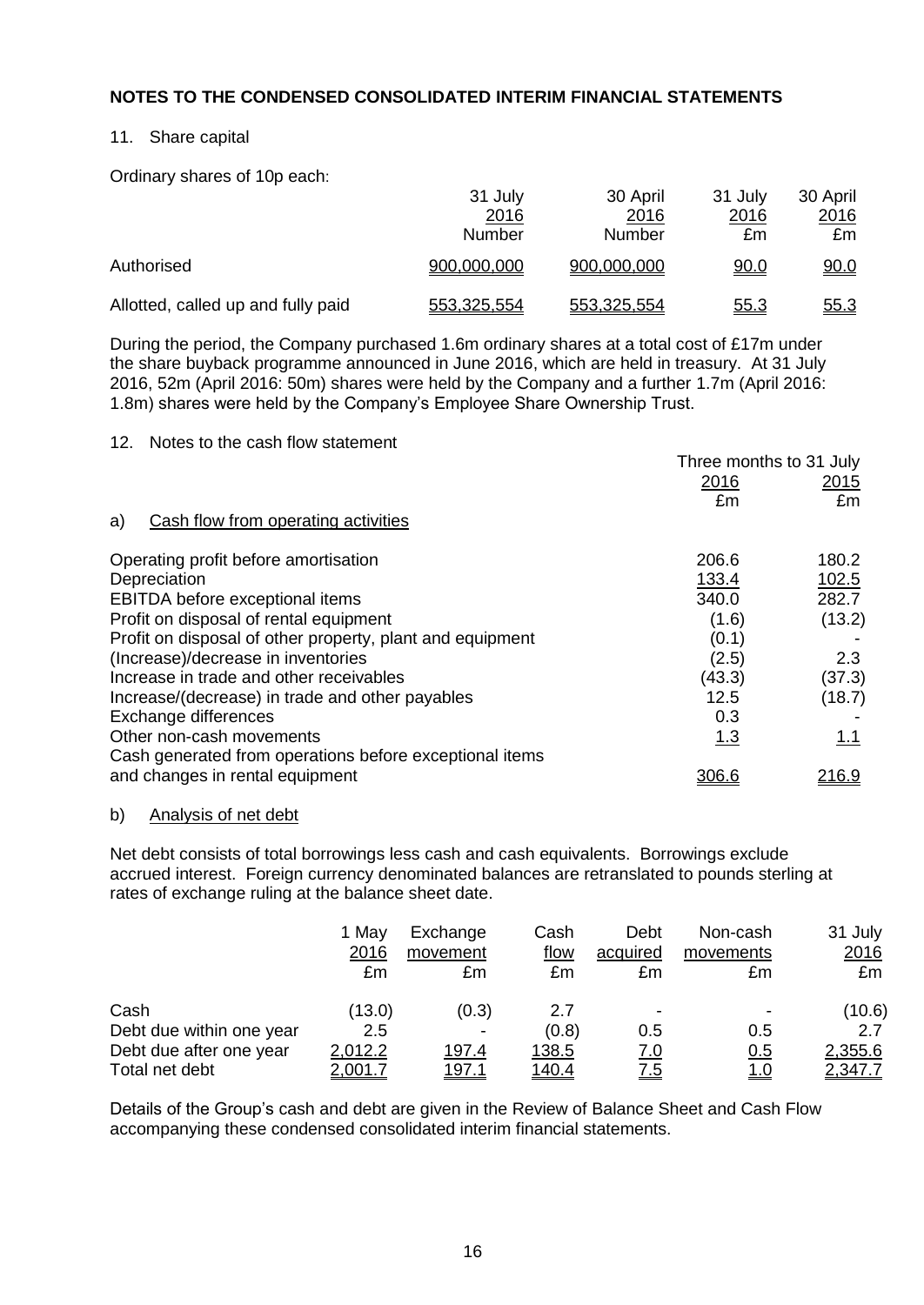12. Notes to the cash flow statement (continued)

c) Acquisitions

|                              | Three months to 31 July |      |  |
|------------------------------|-------------------------|------|--|
|                              | 2016                    | 2015 |  |
|                              | £m                      | £m   |  |
| Cash consideration paid:     |                         |      |  |
| - acquisitions in the period | 64.1                    | 1.1  |  |
| - contingent consideration   | 6.2                     | 3.4  |  |
|                              | <u>70.3</u>             | 4.5  |  |

During the period, four acquisitions were made for a total cash consideration of £64m (2015: £1m), after taking account of net cash acquired of £0.1m. Further details are provided in note 13.

Contingent consideration of £6m (2015: £3m) was paid related to prior year acquisitions.

13. Acquisitions

During the quarter, the following acquisitions were completed:

- (i) On 2 May 2016 Sunbelt acquired the business and assets of I & L Rentals, LLC ('I & L') for a cash consideration of £46m (\$67m). I & L is a general equipment rental business in Hawaii.
- (ii) On 20 May 2016 Sunbelt acquired the business and assets of LoadBanks of America ('LBA'), a division of Austin Welder & Generator Services, Inc. for a cash consideration of £4m (\$6m). LBA provides testing solutions for power systems.
- (iii) On 20 May 2016 A-Plant acquired the entire issued share capital of Mather & Stuart Limited ('Mather & Stuart') for a cash consideration of £7m. Mather & Stuart is a temporary power rental business.
- (iv) On 6 June 2016 Sunbelt acquired the business and assets of Portable Rental Solutions, Inc. and One Source Cooling, LLC (collectively 'PRS') for a cash consideration of £7m (\$11m). PRS is a temporary heating and cooling business in Texas.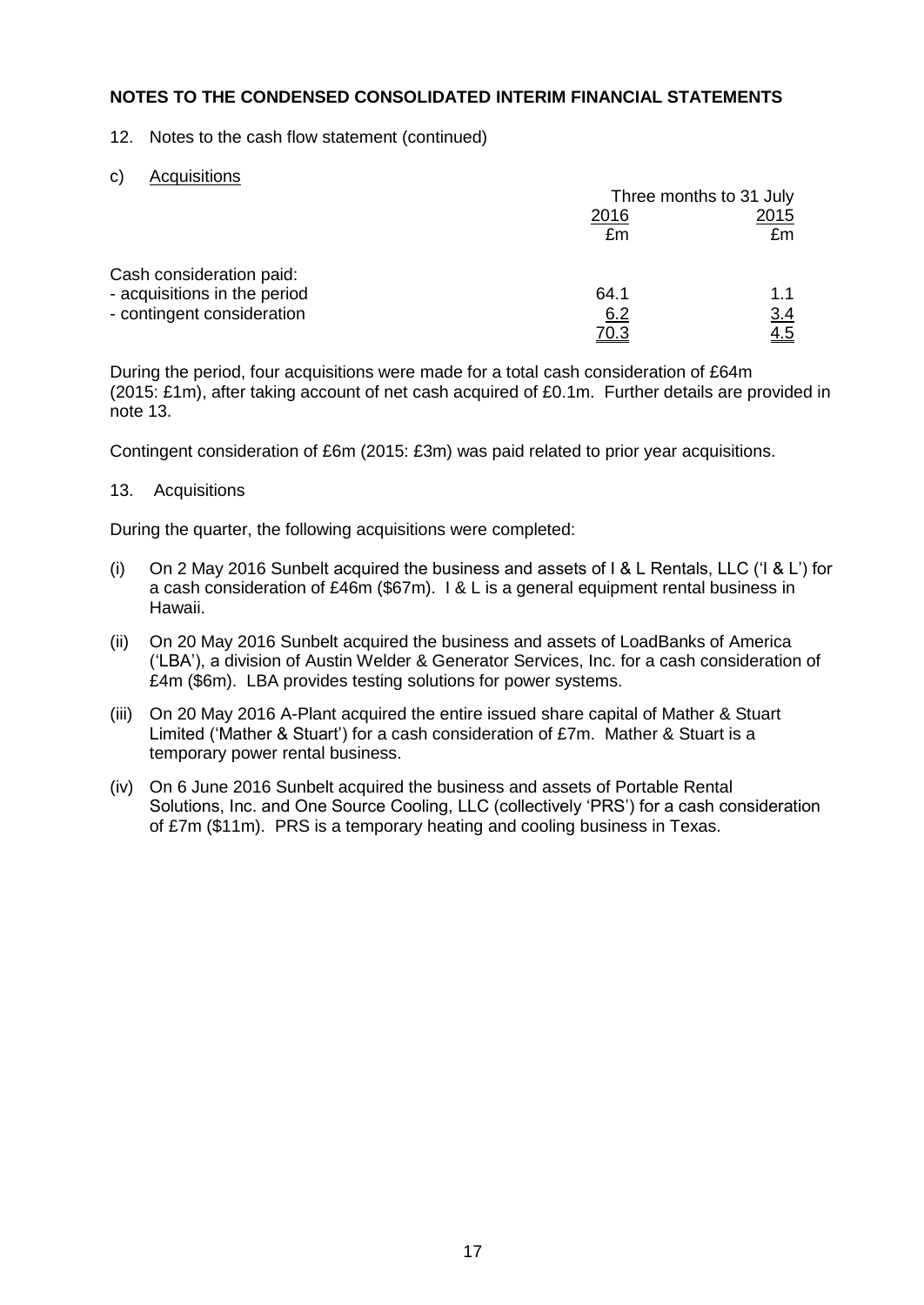#### 13. Acquisitions (continued)

The following table sets out the fair value of the identifiable assets and liabilities acquired by the Group. The fair values have been determined provisionally at the balance sheet date.

|                                        | Fair value<br>to Group<br>£m |
|----------------------------------------|------------------------------|
| Net assets acquired                    |                              |
| Trade and other receivables            | 6.0                          |
| Inventory                              | 0.4                          |
| Property, plant and equipment          |                              |
| - rental equipment                     | 26.0                         |
| - other assets                         | 1.0                          |
| Creditors                              | (2.2)                        |
| Debt                                   | (7.5)                        |
| Current tax                            | (0.2)                        |
| Deferred tax                           | (0.9)                        |
| Intangible assets (non-compete         |                              |
| agreements and customer relationships) | 14.5                         |
|                                        | 37.1                         |
| Consideration:                         |                              |
| - cash paid (net of cash acquired)     | 64.1                         |
| Goodwill                               | <u> 27.0</u>                 |

The goodwill arising can be attributed to the key management personnel and workforce of the acquired businesses and to the synergies and other benefits the Group expects to derive from the acquisitions. The synergies and other benefits include elimination of duplicate costs, improving utilisation of the acquired rental fleet, using the Group's financial strength to invest in the acquired business and drive improved returns through a semi-fixed cost base and the application of the Group's proprietary software to optimise revenue opportunities. £19m of the goodwill is expected to be deductible for income tax purposes.

The gross value and fair value of trade receivables at acquisition was £6m.

Due to the operational integration of acquired businesses with Sunbelt and A-Plant post acquisition, in particular due to the merger of some stores, the movement of rental equipment between stores and investment in the rental fleet, it is not practical to report the revenue and profit of the acquired businesses post acquisition.

The revenue and operating profit of these acquisitions from 1 May 2016 to their date of acquisition was not material.

#### 14. Contingent liabilities

There have been no significant changes in contingent liabilities from those reported in the financial statements for the year ended 30 April 2016.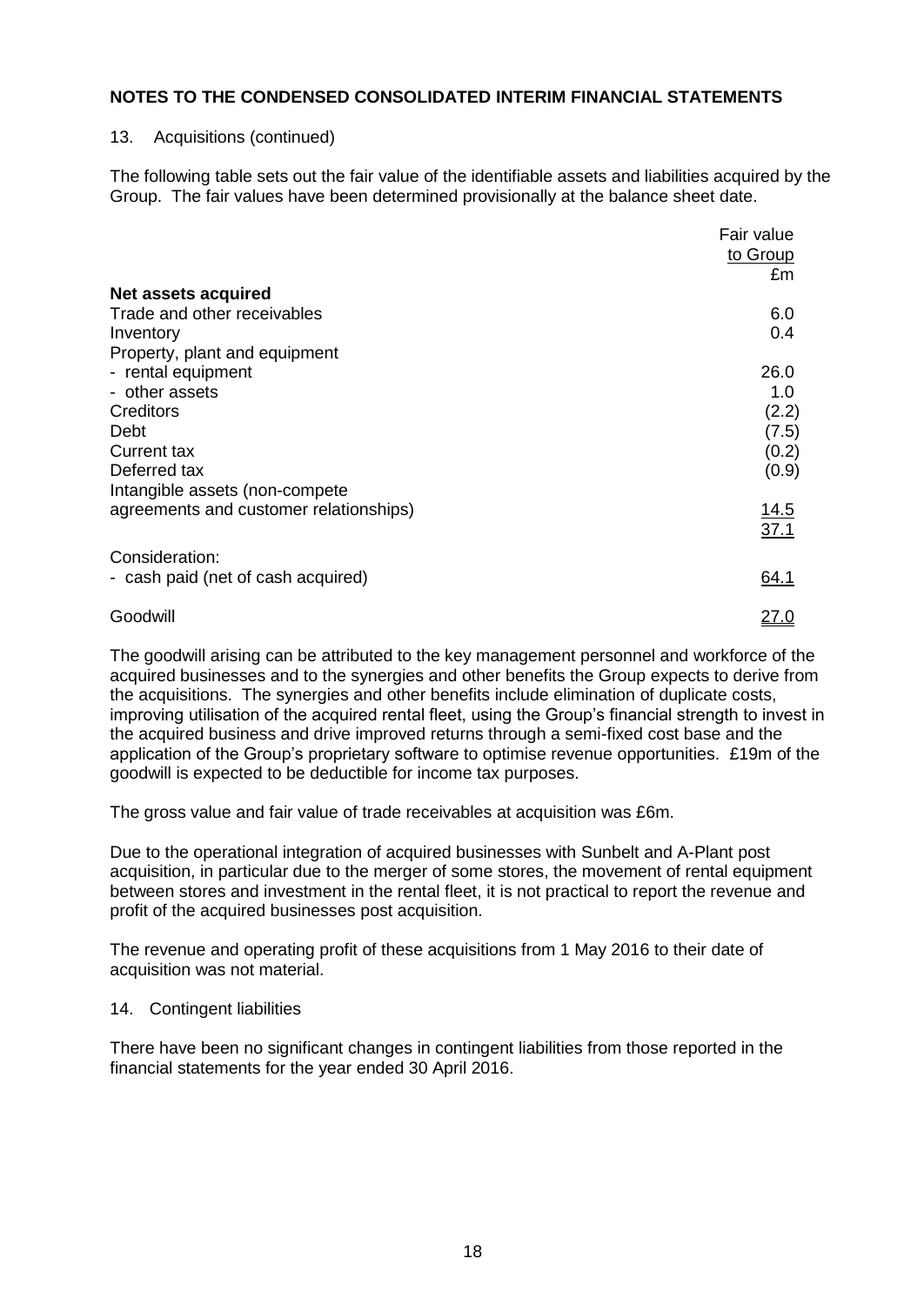### 15. Commitments

A-Plant has entered into an agreement to acquire the whole of the issued share capital of Lion Trackhire Limited ('Lion') for £38m. Following the decision of the Competition and Markets Authority not to refer the transaction to a Phase 2 investigation, the transaction is expected to complete in late September. Lion provides temporary access solutions to the events and industrial sectors.

16. Events after the balance sheet date

Since the balance sheet date, the Group has completed two acquisitions as follows:

- (i) On 12 August 2016 Sunbelt acquired certain business and assets of CanSource Direct Inc. and CSL Safety Training Ltd. (together 'CSD') for an aggregate cash consideration of £5m (C\$9m). CSD is an aerial work platform rental business in Alberta, Canada.
- (ii) On 24 August 2016 Sunbelt acquired the rental business and assets of Tower Tech, Inc. ('Tower Tech') for a cash consideration of £10m (\$13m). Tower Tech provides cooling solutions.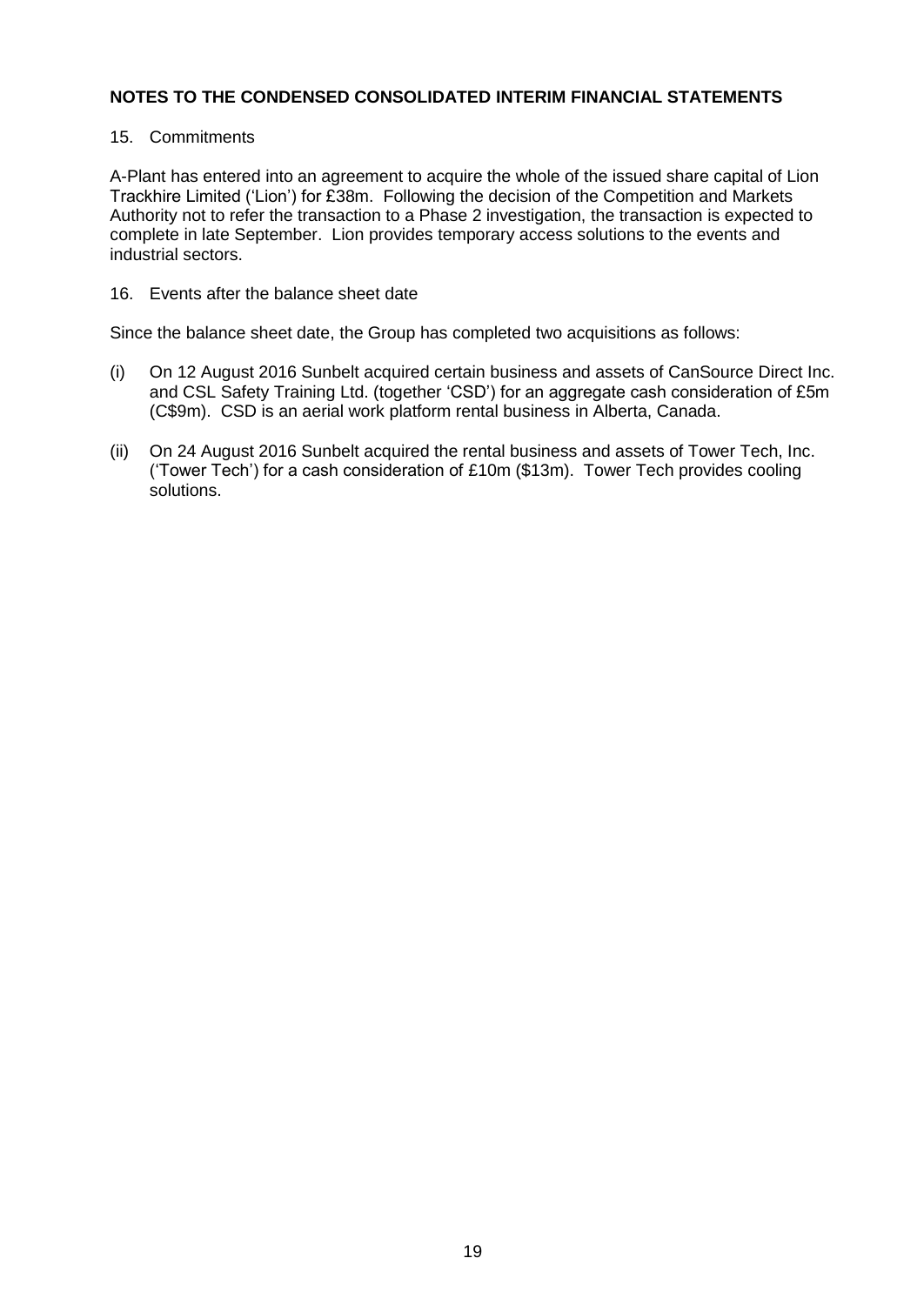## **REVIEW OF BALANCE SHEET AND CASH FLOW**

#### Fixed assets

Capital expenditure in the quarter totalled £328m (2015: £349m) with £304m invested in the rental fleet (2015: £324m). Expenditure on rental equipment was 93% of total capital expenditure with the balance relating to the delivery vehicle fleet, property improvements and IT equipment. Capital expenditure by division was:

|                                                                                                                                         | Replacement          | 2016<br>Growth                | Total                                   | 2015<br>Total                           |
|-----------------------------------------------------------------------------------------------------------------------------------------|----------------------|-------------------------------|-----------------------------------------|-----------------------------------------|
| Sunbelt in \$m                                                                                                                          | <u>47.0</u>          | 292.3                         | 339.3                                   | 409.1                                   |
| Sunbelt in £m<br>A-Plant<br>Total rental equipment<br>Delivery vehicles, property improvements & IT equipment<br><b>Total additions</b> | 35.4<br>10.3<br>45.7 | 220.3<br><u>37.7</u><br>258.0 | 255.7<br>48.0<br>303.7<br>24.1<br>327.8 | 262.2<br>61.4<br>323.6<br>25.6<br>349.2 |

In a strong North American rental market, \$292m of rental equipment capital expenditure was spent on growth while, with a lower replacement need, only \$47m was invested in replacement of existing fleet. The growth proportion is estimated on the basis of the assumption that replacement capital expenditure in any period is equal to the original cost of equipment sold.

The average age of the Group's serialised rental equipment, which constitutes the substantial majority of our fleet, at 31 July 2016 was 26 months (2015: 25 months) on a net book value basis. Sunbelt's fleet had an average age of 25 months (2015: 24 months) while A-Plant's fleet had an average age of 27 months (2015: 26 months).

|                          | 31 July 2016          | Rental fleet at original cost<br>30 April 2016 | LTM average                  | LTM rental<br>revenue        | LTM<br>dollar<br>utilisation | LTM<br>physical<br>utilisation |
|--------------------------|-----------------------|------------------------------------------------|------------------------------|------------------------------|------------------------------|--------------------------------|
| Sunbelt in \$m           | 6,002                 | 5,663                                          | 5,456                        | 3,006                        | 55%                          | <u>70%</u>                     |
| Sunbelt in £m<br>A-Plant | 4,524<br>662<br>5,186 | 3,866<br>615<br><u>4,481</u>                   | 4,112<br>619<br><u>4.731</u> | 2,055<br>325<br><u>2,380</u> | 55%<br>52%                   | 70%<br>68%                     |

Dollar utilisation is defined as rental revenue divided by average fleet at original (or "first") cost and, measured over the last twelve months to 31 July 2016, was 55% at Sunbelt (2015: 59%) and 52% at A-Plant (2015: 54%). The reduction in Sunbelt reflects the drag effect of greenfield openings and acquisitions and the increased cost of fleet, while in A-Plant it is due to lower physical utilisation principally. Physical utilisation is time based utilisation, which is calculated as the daily average of the original cost of equipment on rent as a percentage of the total value of equipment in the fleet at the measurement date. Measured over the last twelve months to 31 July 2016, average physical utilisation at Sunbelt was 70% (2015: 70%) and 68% at A-Plant (2015: 69%). At Sunbelt, physical utilisation is measured for equipment with an original cost in excess of \$7,500 which comprised approximately 86% of its fleet at 31 July 2016.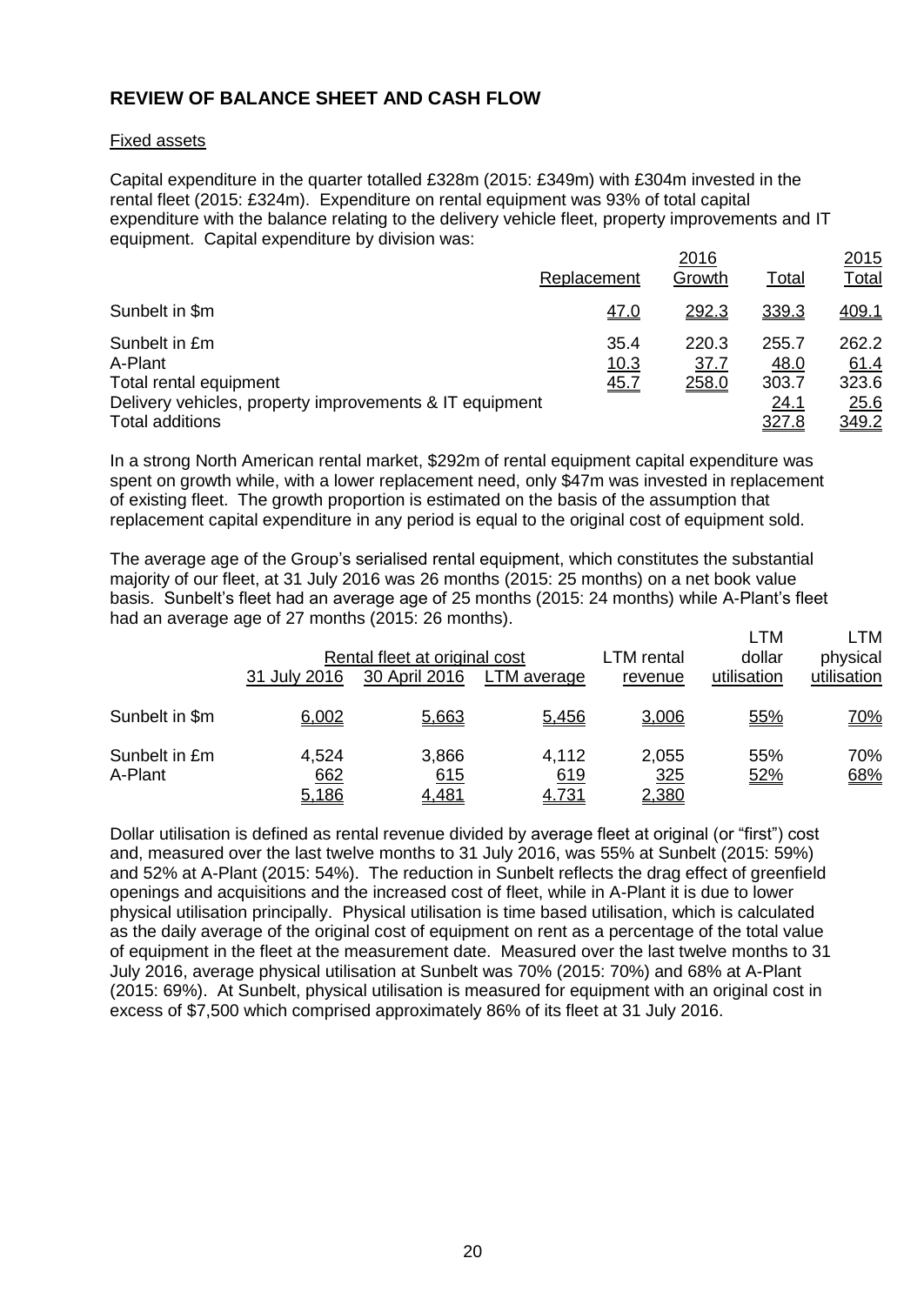#### Trade receivables

Receivable days at 31 July 2016 were 48 days (2015: 44 days). The bad debt charge for the quarter ended 31 July 2016 as a percentage of total turnover was 0.8% (2015: 0.7%). Trade receivables at 31 July 2016 of £449m (2015: £372m) are stated net of allowances for bad debts and credit notes of £32m (2015: £24m) with the allowance representing 6.7% (2015: 6.1%) of gross receivables.

#### Trade and other payables

Group payable days were 65 days in 2016 (2015: 59 days) with capital expenditure related payables, which have longer payment terms, totalling £224m (2015: £247m). Payment periods for purchases other than rental equipment vary between seven and 60 days and for rental equipment between 30 and 120 days.

#### **Cash flow and net debt**

|                                                                                                                                                                                                                      | Three months to<br>31 July                          |                                                     | LTM to<br>31 July                                      | Year to<br>30 April                                   |
|----------------------------------------------------------------------------------------------------------------------------------------------------------------------------------------------------------------------|-----------------------------------------------------|-----------------------------------------------------|--------------------------------------------------------|-------------------------------------------------------|
|                                                                                                                                                                                                                      | 2016<br>£m                                          | <u> 2015</u><br>£m                                  | 2016<br>£m                                             | 2016<br>£m                                            |
| <b>EBITDA before exceptional items</b>                                                                                                                                                                               | 340.0                                               | <u> 282.7</u>                                       | 1,234.9                                                | 1,177.6                                               |
| Cash inflow from operations before exceptional<br>items and changes in rental equipment<br>Cash conversion ratio*                                                                                                    | 306.6<br>90.2%                                      | 216.9<br>76.7%                                      | 1,160.3<br>94.0%                                       | 1,070.6<br>90.9%                                      |
| Replacement rental capital expenditure<br>Payments for non-rental capital expenditure<br>Rental equipment disposal proceeds<br>Other property, plant and equipment disposal proceeds<br>Tax (net)<br>Financing costs | (122.6)<br>(28.0)<br>34.2<br>5.2<br>(3.0)<br>(27.7) | (115.9)<br>(25.3)<br>38.2<br>2.0<br>(6.6)<br>(24.3) | (459.3)<br>(112.2)<br>168.1<br>11.4<br>(1.7)<br>(82.8) | (452.6)<br>(109.5)<br>172.1<br>8.2<br>(5.3)<br>(79.4) |
| Cash inflow before growth capex and<br>payment of exceptional costs<br>Growth rental capital expenditure                                                                                                             | 164.7<br>(211.2)                                    | 85.0<br>(222.5)                                     | 683.8<br>(660.8)                                       | 604.1<br>(672.1)                                      |
| Total cash used in operations<br><b>Business acquisitions</b><br><b>Total cash absorbed</b>                                                                                                                          | (46.5)<br>(70.3)<br>(116.8)                         | (137.5)<br>(4.5)<br>(142.0)                         | 23.0<br>(134.2)<br>(111.2)                             | (68.0)<br>(68.4)<br>(136.4)                           |
| <b>Dividends</b><br>Purchase of own shares by the Company<br>Purchase of own shares by the ESOT                                                                                                                      | (16.8)<br>(6.8)                                     |                                                     | (81.5)<br>(16.8)<br>(18.8)                             | (81.5)<br>(12.0)                                      |
| Increase in net debt due to cash flow                                                                                                                                                                                | <u>(140.4)</u>                                      | <u>(142.0)</u>                                      | <u>(228.3)</u>                                         | <u>(229.9)</u>                                        |

\* Cash inflow from operations before exceptional items and changes in rental equipment as a percentage of EBITDA before exceptional items.

Cash inflow from operations before payment of exceptional costs and the net investment in the rental fleet increased by 41% to £307m. The first quarter cash conversion ratio was 90% (2015: 77%) reflecting an increase in working capital due to the growth in the business.

Total payments for capital expenditure (rental equipment, other PPE and purchased intangibles) in the first quarter were £362m (2015: £364m). Disposal proceeds received totalled £39m (2015: £40m), giving net payments for capital expenditure of £323m in the period (2015: £324m). Financing costs paid totalled £28m (2015: £24m) while tax payments were £3m (2015: £7m). Financing costs paid typically differ from the charge in the income statement due to the timing of interest payments in the year and non-cash interest charges.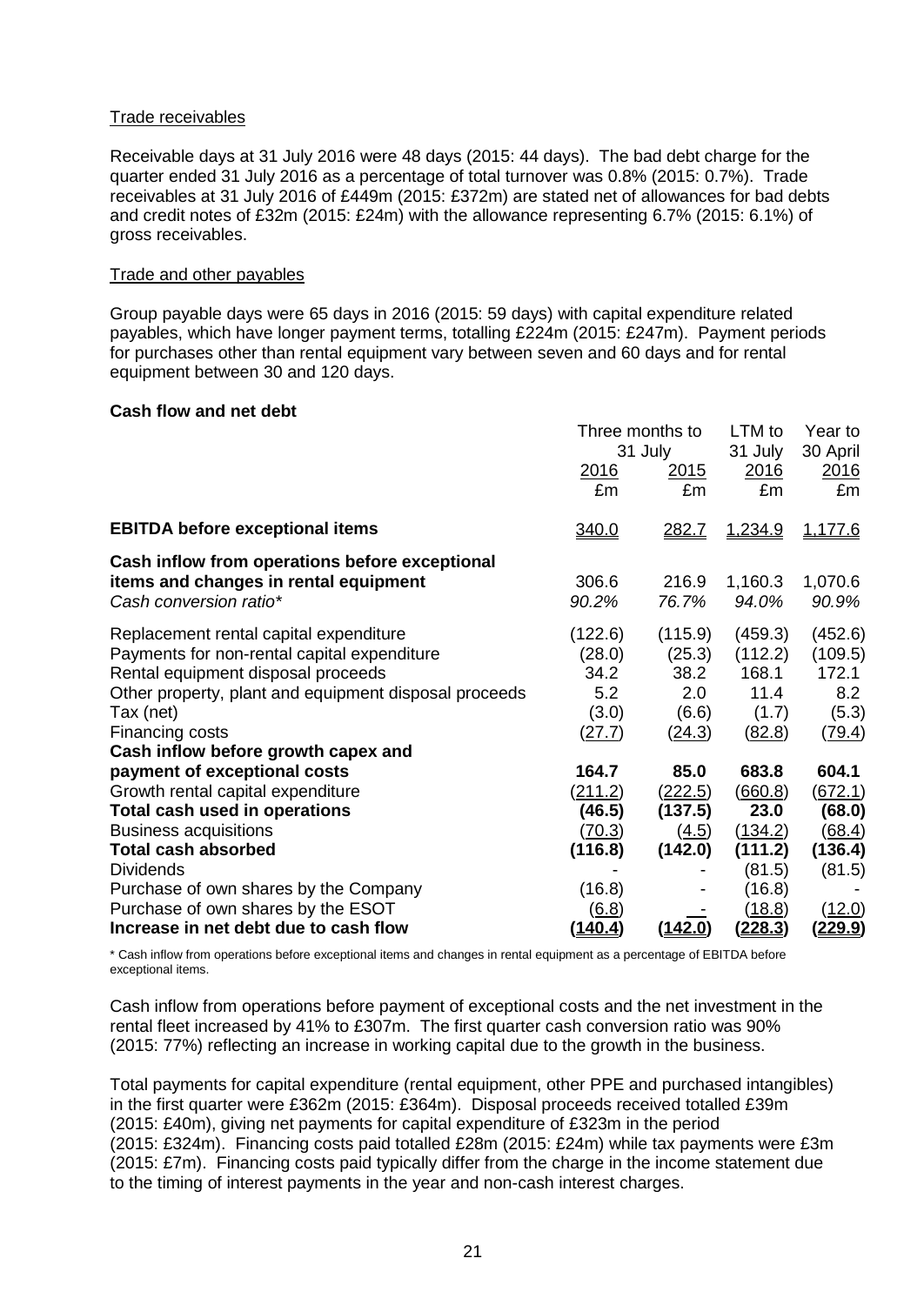Accordingly, in the quarter the Group generated £165m (2015: £85m) of net cash before discretionary investments made to enlarge the size and hence earning capacity of its rental fleet and on acquisitions. After growth investment and acquisitions, there was a net cash outflow of £117m (2015: £142m).

## Net debt

|                                                       | 31 July       |                | 30 April      |
|-------------------------------------------------------|---------------|----------------|---------------|
|                                                       | 2016          | 2015           | 2016          |
|                                                       | £m            | £m             | £m            |
| First priority senior secured bank debt               | 1,299.6       | 905.6          | 1,055.2       |
| Finance lease obligations                             | 5.2           | 5.3            | 5.4           |
| 6.5% second priority senior secured notes, due 2022   | 682.5         | 580.7          | 618.2         |
| 5.625% second priority senior secured notes, due 2024 | 371.0         | 315.0          | 335.9         |
|                                                       | 2,358.3       | 1,806.6        | 2,014.7       |
| Cash and cash equivalents                             | <u>(10.6)</u> | (2.3)          | <u>(13.0)</u> |
| Total net debt                                        | 2,347.        | <u>1,804.3</u> | 2,001.7       |

Net debt at 31 July 2016 was £2,348m with the increase since 30 April 2016 reflecting the net cash outflow set out above and the impact of weaker sterling (£197m). The Group's EBITDA for the twelve months ended 31 July 2016 was £1,235m and the ratio of net debt to EBITDA was 1.7 times at 31 July 2016 (2015: 1.8 times) on a constant currency basis and 1.9 times (2015: 1.8 times) on a reported basis.

## **Principal risks and uncertainties**

Risks and uncertainties in achieving the Group's objectives for the remainder of the financial year, together with assumptions, estimates, judgements and critical accounting policies used in preparing financial information remain broadly unchanged from those detailed in the 2016 Annual Report and Accounts on pages 30 to 32 and page 39 respectively.

The principal risks and uncertainties facing the Group are:

- economic conditions:
- competition:
- $\bullet$  financing;
- business continuity;
- people;
- health and safety:
- environmental; and
- laws and regulations.

Further details, including actions taken to mitigate these risks, are provided within the 2016 Annual Report and Accounts.

We note the result of the recent referendum in favour of the UK leaving the European Union. Whilst we do not believe the impact of the UK leaving the European Union will have a material impact on the Group, we continue to monitor developments in this area and the impact on our UK business, which contributed 14% of Group revenue and 10% of Group underlying profit before taxation in 2015/16. The risk of the macro-economic effects of the UK leaving the EU is addressed through the Group's existing 'economic conditions' risk. In the period since the referendum, the principal impact on the Group has been due to weaker sterling against the US dollar which has increased the sterling value of our US dollar denominated revenue, profits and net assets. Our borrowing facilities are US dollar denominated, and with c.90% of our debt drawn in US dollars, weaker sterling has had minimal impact on our availability.